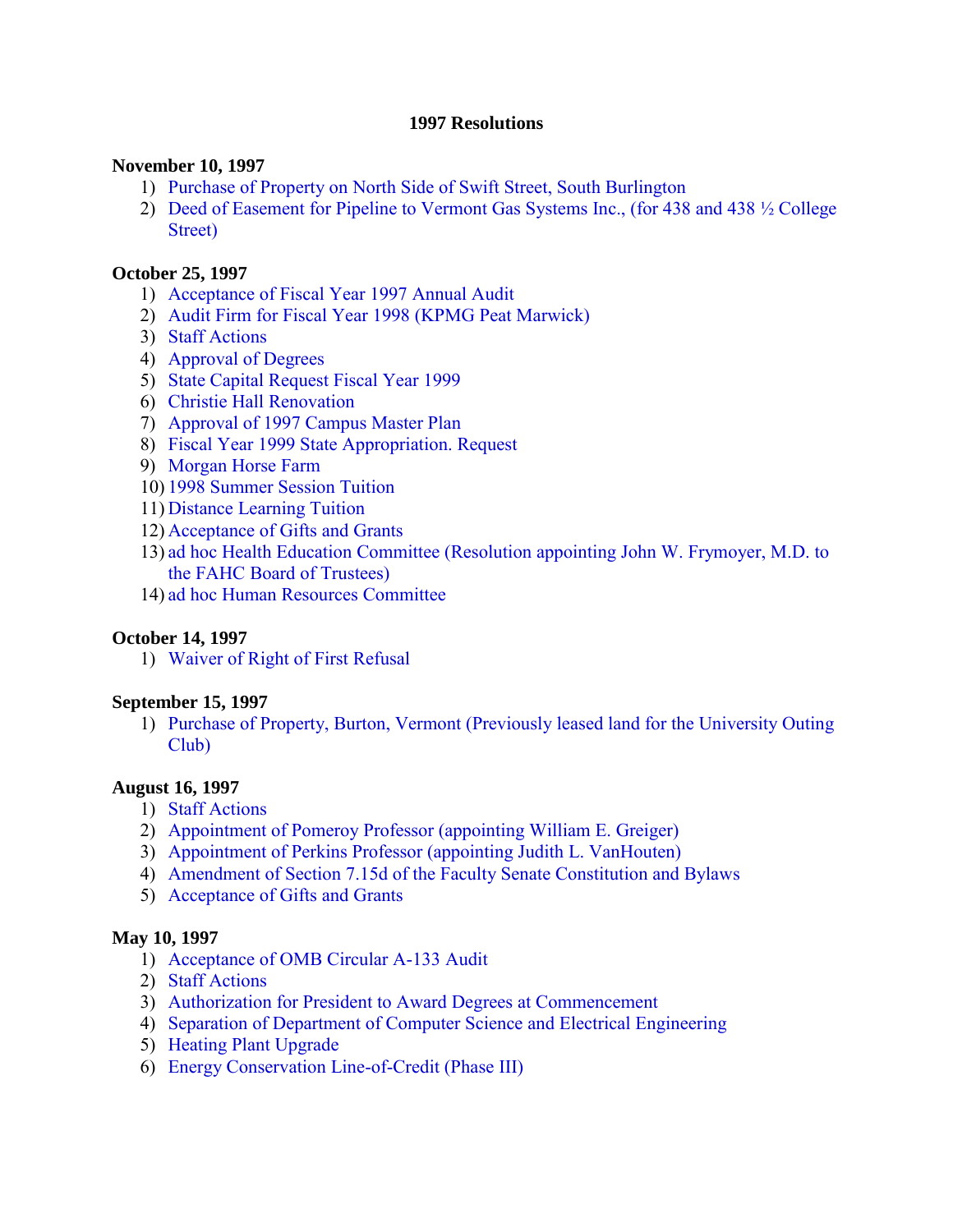- 7) Resolution Authorizing Deeds of Easements for Pipeline to Vermont Gas Systems, Inc. [\(for 489, 475, 481, and 590 Main Street; 151 South Prospect Street; and 65 Spear Street\)](#page-12-0)
- 8) [Lake Champlain Science Laboratory](#page-13-0)
- 9) [Gardner Collins Cage Renovation](#page-14-0)
- 10) [Purchase of 438 and 438 ½ College Street](#page-14-0)
- 11) [Fiscal Year 1998 Budget Premises: General University](#page-15-0)
- 12) [Fiscal Year 1998 Operating Budget: Morgan Horse Farm](#page-15-0)
- 13) [Tuition for Fiscal Year 1998](#page-15-0)
- 14)[Room and Meal Plan Rates, Fiscal Year 1998](#page-15-0)
- 15) [Fees for Fiscal Year 1998](#page-16-0)
- 16) [Acceptance of Gifts and Grants](#page-16-0)
- 17)[Continuous Education Account with the First Vermont Bank](#page-16-0)

### **February 1, 1997**

- 1) [Staff Actions](#page-17-0)
- 2) [Approval of Degrees](#page-18-0)
- 3) [Appointment of Converse Professor \(appointing Abbas Alnasrawi\)](#page-18-0)
- 4) [Approval of Women's Center](#page-18-0)
- 5) [Gift of Shelburne Pond Property from Nature Conservancy](#page-18-0)
- 6) [Acceptance of Gifts and Grants](#page-19-0)
- 7) [Ad Hoc Committee on Health Education](#page-19-0)
- 8) [Ad Hoc Committee to Review Bylaws](#page-20-0)
- 9) [Appreciation to Presidential Search Committee](#page-20-0)
- 10) [Honorary Degrees](#page-20-0)
- 11)[Retiring Trustees \(David C. Larson, Elisa S. Martin, Jennifer Recine, Charles R. Ross,](#page-21-0)  and Edward R. Zuccaro)

### **January 15, 1997**

1) [Resolution appointing Judith A. Ramaley as the President of the University](#page-22-0)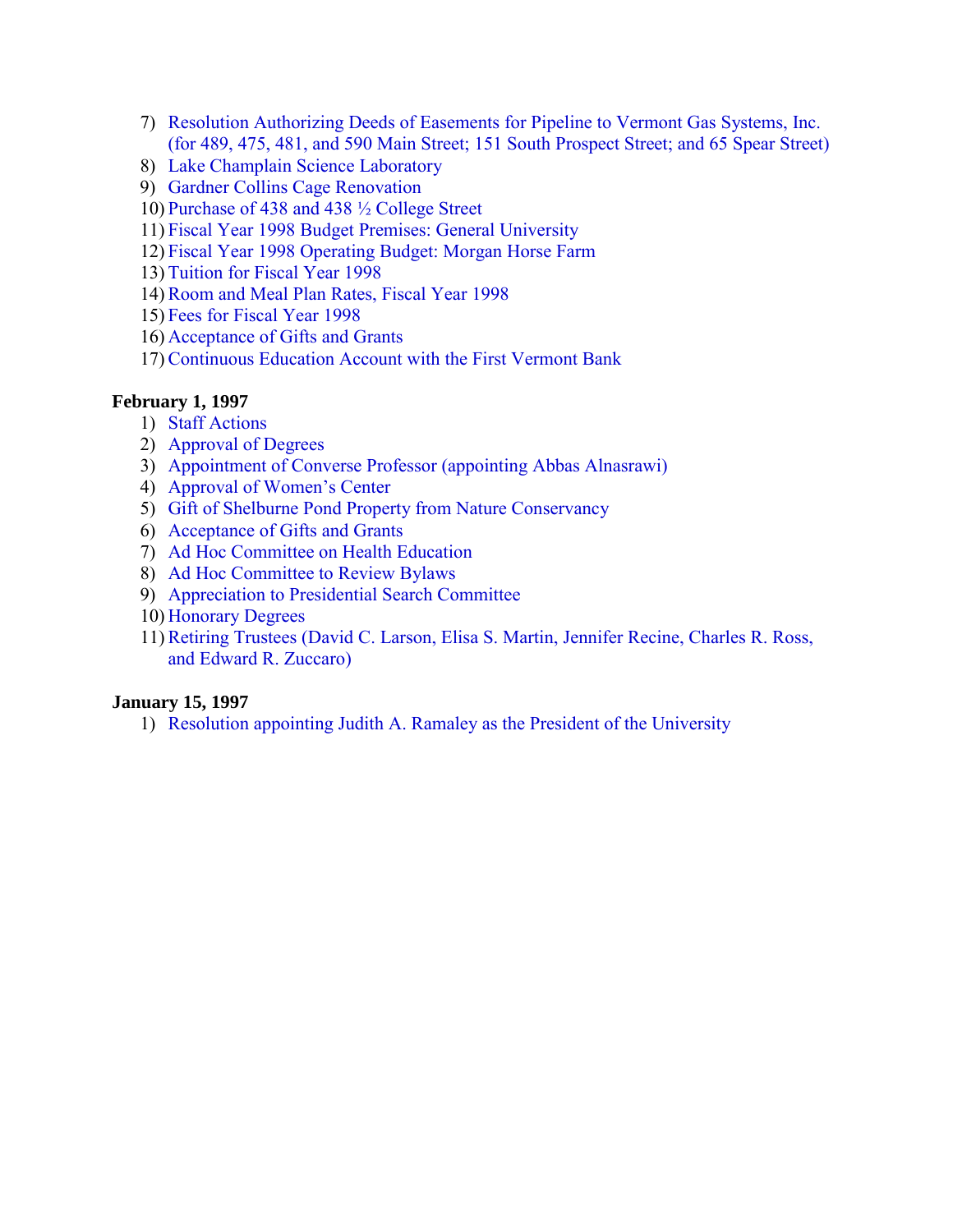# <span id="page-2-0"></span>**EXECUTIVE COMMITTEE**

#### **November 10, 1997**

### **Purchase of Property on North Side of Swift Street, South Burlington**

WHEREAS, approximately four acres of property located on the northerly side of Swift Street between All Saints Episcopal Church and 300 Swift Street, which adjoins existing University property known as the Whittlesey tract, has been offered for sale to the University; and

WHEREAS, purchase of this property is compatible with the long-range Campus Master Plan;

THEREFORE, BE IT RESOLVED, that the Board of Trustees hereby authorizes the President or Interim Vice President for Administration, or their successors, to negotiate the acquisition of the property as a purchase and to execute any and all instruments necessary to accomplish that purpose.

BE IT FURTHER RESOLVED, that the Secretary or Assistant Secretary will provide certificates of incumbency, as required, showing the names and signatures of those persons appointed to any of the positions heretofore mentioned and, further, that any officer of this corporation is hereby authorized to certify this resolution to whom it may concern.

#### **Deed of Easement for Pipeline to Vermont Gas Systems, Inc.**

WHEREAS, the University is the owner of buildings located at 438 and 438 1/2 College Street; and

WHEREAS, the University desires and is willing to grant an easement ten feet wide to Vermont Gas Systems, Inc., in order to supply gas to its buildings located at 438 and 438 1/2 College Street;

THEREFORE, BE IT RESOLVED, that the Board of Trustees hereby authorizes the President or Interim Vice President for Administration, or their successors, to grant a Deed of Easement for Pipeline to Vermont Gas Systems, Inc., and to execute any and all instruments necessary to accomplish that purpose.

BE IT FURTHER RESOLVED, that the Secretary or Assistant Secretary will provide certificates of incumbency, as required, showing the names and signatures of those persons appointed to any of the positions heretofore mentioned and, further, that any officer of this corporation is hereby authorized to certify this resolution to whom it may concern.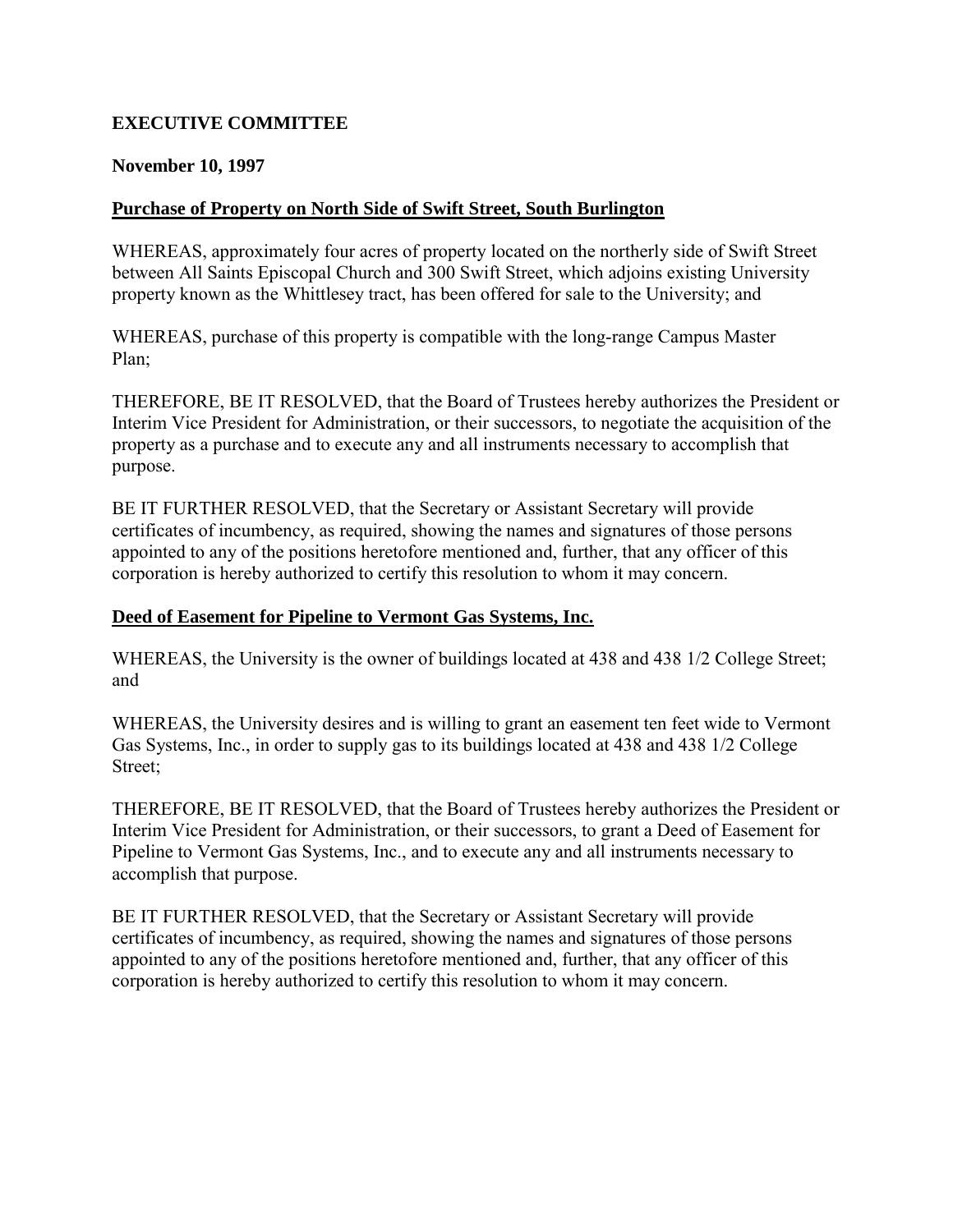# **RESOLUTIONS FULL BOARD**

## **October 25, 1997**

## <span id="page-3-0"></span>**AUDIT COMMITTEE**

#### **Acceptance of Fiscal Year 1997 Annual Audit**

WHEREAS, the books and accounts of the University of Vermont and State Agricultural College for the Fiscal Year ended June 30, 1997, have been audited by KPMG Peat Marwick, Certified Public Accountants, under the supervision of the Auditor of Accounts, State of Vermont, and the report of such audit published in detail in accordance with 16, V.S.A., Section 2281 (a);

BE IT RESOLVED, that in accordance with authorization contained in the Bylaws, the Board hereby accepts such audit in lieu of the annual audit, and that the same be considered as the report of the Audit Committee.

### **Audit Firm for Fiscal Year 1998 Audit**

RESOLVED, that the Board of Trustees authorizes the Vice President for Administration to enter into a contract with KPMG Peat Marwick, Certified Public Accountants, to conduct the annual audit of the University and other related audits for and during the fiscal year ending June 30, 1998, under the terms and conditions of KPMG Peat Marwick's proposal dated September 25, 1997, and contingent upon receipt of a confirmation letter from KPMG Peat Marwick, consistent with the terms and conditions of said proposal. The annual audit shall be conducted in compliance with the requirements of the University Bylaws and State and Federal law.

# **EDUCATIONAL POLICY COMMITTEE**

#### **Staff Actions**

RESOLVED, that the Board of Trustees receives the list of staff actions and approves leaves of absence noted within.

#### **Approval of Degrees**

RESOLVED, that the Board of Trustees approves the awarding of degrees to those students who have completed degree requirements and who have been recommended by their respective deans and approved by the Faculty Senate.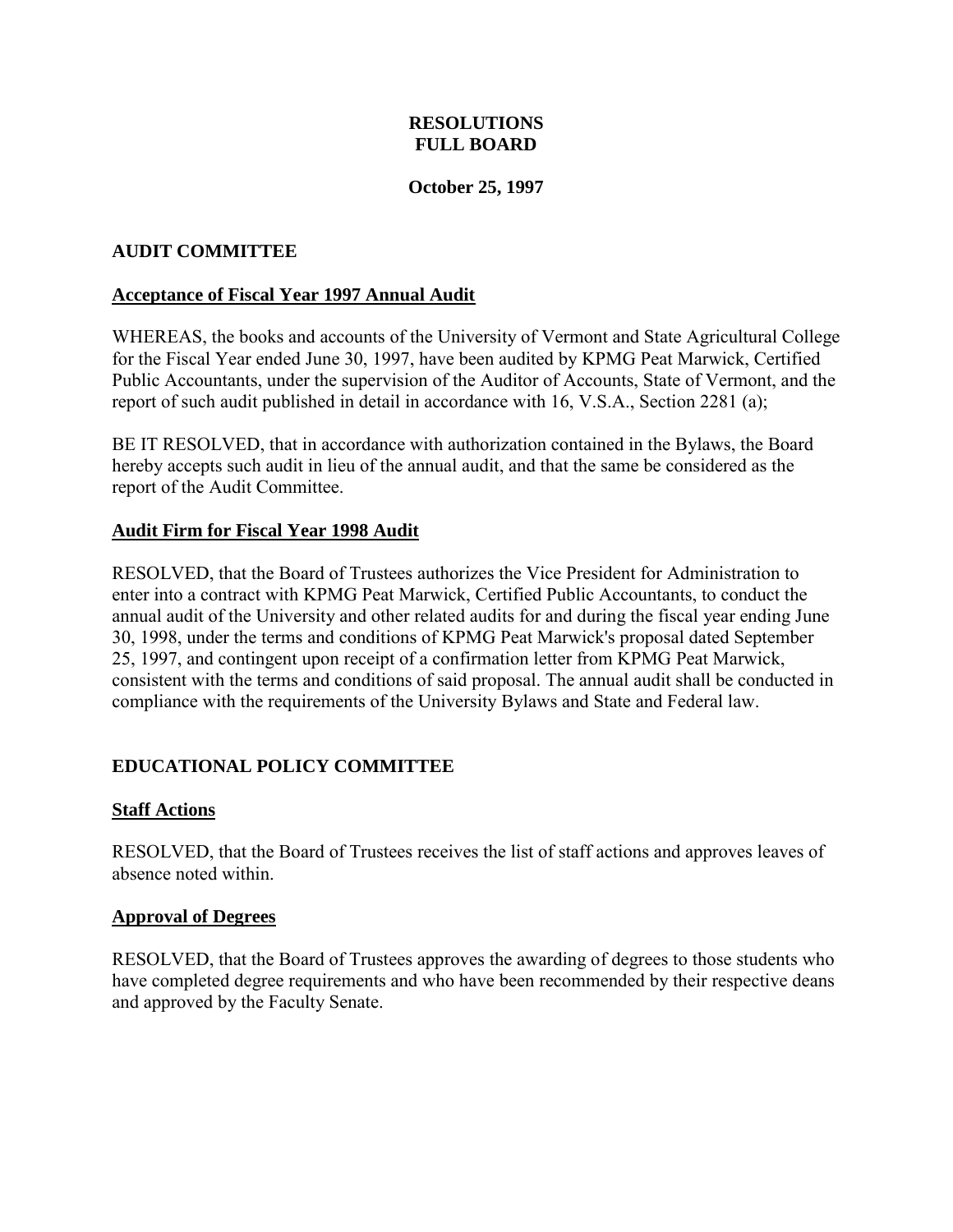# <span id="page-4-0"></span>**BUILDINGS AND GROUNDS COMMITTEE**

## **State Capital Request Fiscal Year 1999**

RESOLVED, that the President be and hereby is authorized to request \$4,500,000 from the Governor and Legislature of the State of Vermont for Fiscal Year 1999 for the following capital expenditures (in priority order): (1) Waterman Building Renovation (Phase I, \$4,000,000); (2) Perkins Geology Building Renovation (Phase I, \$500,000).

## **Christie Hall Renovation**

WHEREAS, the University wishes to renovate the residential floors of Christie Hall (final phase of a four-phase renovation of the Christie-Wright-Patterson Complex); and

WHEREAS, \$3,800,000 has been designated from Residence System Facility Reserves for this project;

THEREFORE, BE IT RESOLVED, that the Board of Trustees hereby authorizes the President, the Interim Vice President for Administration, or their successors, to execute any and all documents necessary and appropriate for the renovation of Christie Hall and, further, that any officer of this corporation is hereby authorized to certify this resolution to whom it may concern.

BE IT FURTHER RESOLVED, that the Secretary or Assistant Secretary will provide certificates of incumbency, as required, showing the names and signatures of those persons appointed to any of the positions heretofore mentioned.

#### **Approval of 1997 Campus Master Plan**

WHEREAS, the University adopted the 1988 Campus Master Plan and two subsequent addenda, one in February 1990 (a revision to the Housing, Parking, Traffic and Circulation, Energy and Utilities, and Natural Areas sections) and one in April 1991 (addressing Natural Areas, Stormwater, Agricultural and Forestry Soils, Hazardous Waste, Solid Waste, Energy Demands and Conservation, Aesthetics, Air Quality, and Transportation); and

WHEREAS, the University desires to update its 1988 Campus Master Plan to provide a comprehensive land use plan with planning principles and premises as criteria for decision making related to future land use planning; and

WHEREAS, the 1997 Campus Master Plan defines categories of development designations for future physical development for its open space and includes an expanded array of topics not covered in the 1988 Campus Master Plan; and

WHEREAS, the Board of Trustees Campus Master Plan Ad Hoc Subcommittee has reviewed the 1997 Campus Master Plan in detail and finds it to be a sound and comprehensive land use plan for the University;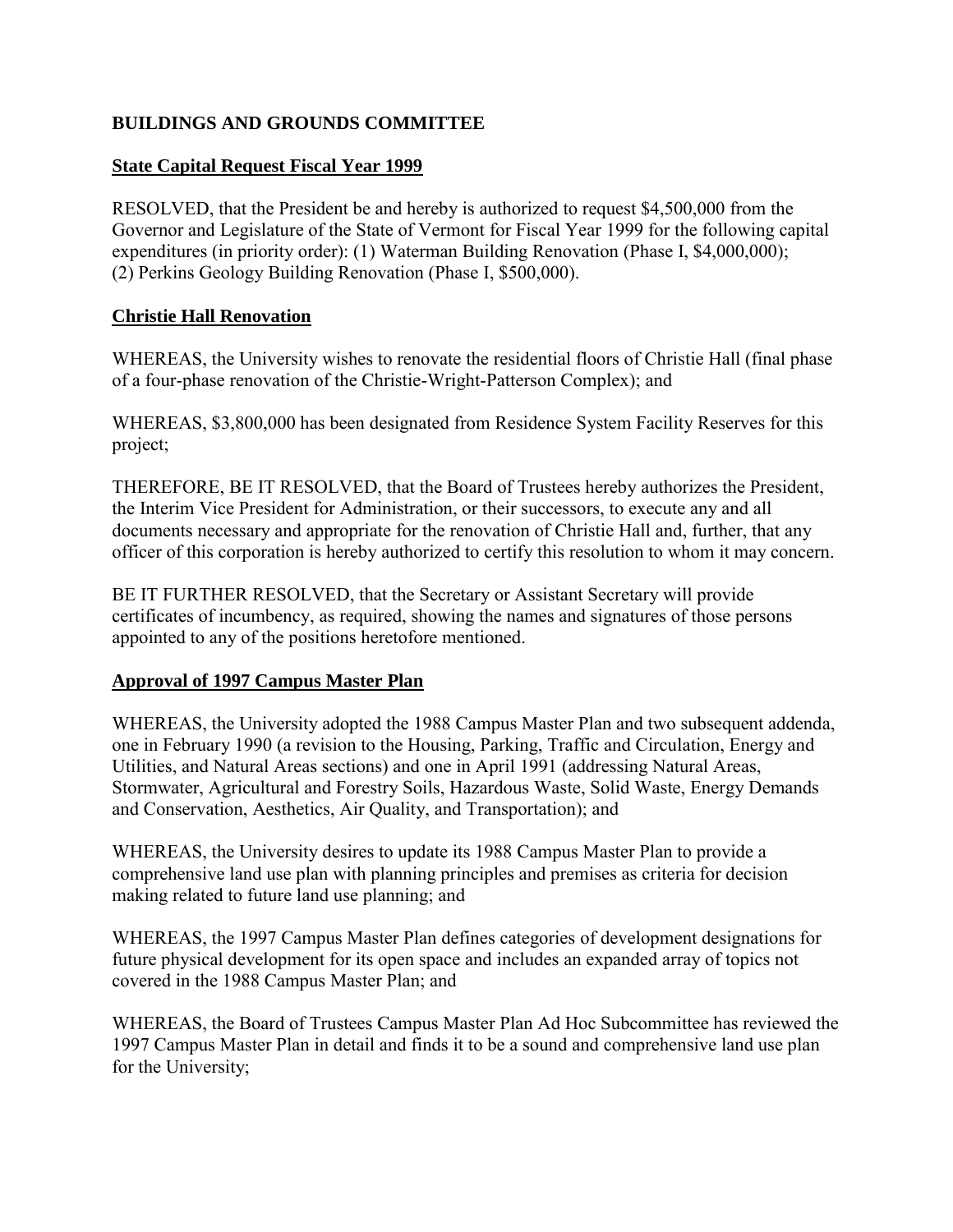<span id="page-5-0"></span>THEREFORE, BE IT RESOLVED, that the Board of Trustees hereby adopts the 1997 Campus Master Plan and hereby authorizes the President, her successors, or designees to implement the Plan.

BE IT FURTHER RESOLVED, that the Secretary or Assistant Secretary will provide certificates of incumbency, as required, showing the names and signatures of those persons appointed to any of the positions heretofore mentioned and further, that any officer of this corporation is hereby authorized to certify this resolution to whom it may concern.

# **FINANCE AND BUDGET COMMITTEE**

# **Fiscal Year 1999 State Appropriation Request**

RESOLVED, that the President be and hereby is authorized to request from the Governor and the Legislature of the State of Vermont an appropriation for general operations of The University of Vermont in the amount of \$28,959,237 for Fiscal Year 1999.

# **Morgan Horse Farm**

RESOLVED, that the President be and hereby is authorized to request an appropriation to create an endowment for the general operations of the Morgan Horse Farm in the amount of \$250,000 for Fiscal Year 1999.

# **1998 Summer Session Tuition**

RESOLVED, that the Board of Trustees hereby approves increases in tuition for the Summer Session and for off-campus courses from \$230 to \$245 per credit hour for in-state students and from \$525 to \$555 per credit hour for out-of-state students, the increases to become effective with the 1998 Summer Session.

# **Distance Learning Tuition**

RESOLVED, that the Board of Trustees approves an extension of a Distance Learning tuition rate of \$230 per student credit hour through Fiscal Year 1998 and \$245 per student credit hour for Fiscal Year 1999.

# **Acceptance of Gifts and Grants**

RESOLVED, that the Board of Trustees hereby accepts gifts in the amount of \$2,695,841 for the period July 1, 1997, through September 30, 1997, and grants/contracts in the amount of \$14,397,337 for the period July 1, 1997, through August 31, 1997.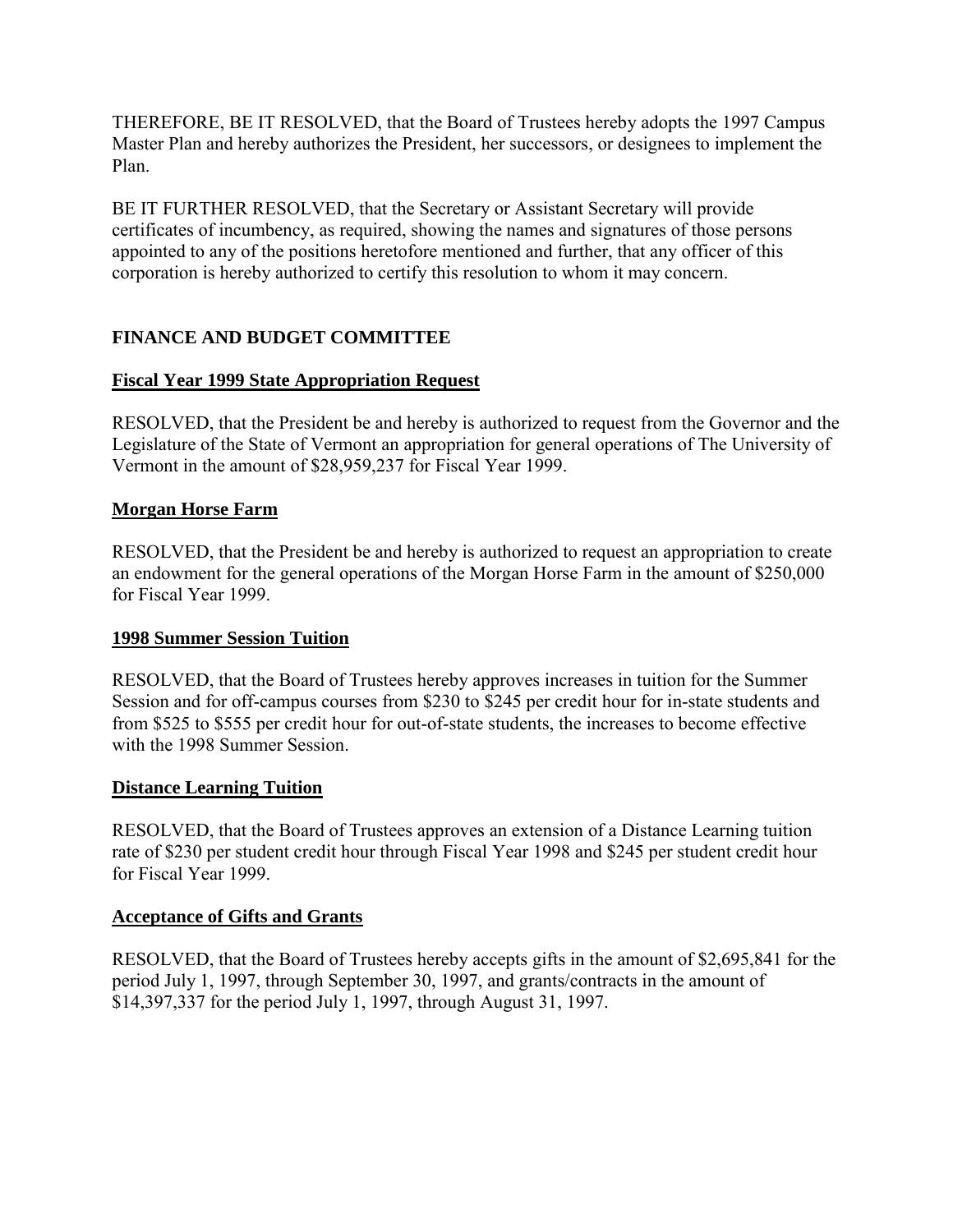# <span id="page-6-0"></span>**AD HOC HEALTH EDUCATION COMMITTEE**

### *ad hoc* **Health Education Committee**

WHEREAS, the University of Vermont and State Agricultural College (UVM) is entitled to appoint four persons to the Board of Trustees of Fletcher Allen Health Care, Inc. (FAHC); and

WHEREAS, the term of one of UVM's appointees expires December 31, 1997; and

WHEREAS, UVM and FAHC have agreed in a June 19, 1997, Memorandum of Understanding that the Dean of the UVM College of Medicine shall serve on the FAHC Board by appointment of the UVM Board of Trustees as one of the four FAHC Trustees positions that UVM is entitled to appoint; and

WHEREAS, the *ad hoc* Committee on Health Education recommends the appointment of the Dean of the College of Medicine to the FAHC Board of Trustees;

NOW, THEREFORE, BE IT RESOLVED, that John W. Frymoyer, M.D., by virtue of his position as the Dean of UVM's College of Medicine, is hereby appointed by UVM to the FAHC Board of Trustees, and that his term on the FAHC Board of Trustees shall be for a period of four (4) years or the duration of his tenure as Dean of the College of Medicine, whichever is less.

# **FULL BOARD**

#### *ad hoc* **Human Resources Committee**

WHEREAS, this Board regards the human capital of this institution as its most valuable asset;

BE IT RESOLVED, that an *ad hoc* Human Resources Committee be established; and

BE IT FURTHER RESOLVED, such Committee shall receive and review on behalf of the Board such institutional reports and recommendations as the President or her designee may submit regarding human resource issues and related; and

BE IT FURTHER RESOLVED, such Committee shall, on behalf of the Board, under principles, policies and protocols the Committee establishes after appropriate consideration and consultation, review and approve compensation arrangements for administrative and other institutional officers subject to federal tax law requirements, including the intermediate sanctions law; and

BE IT FURTHER RESOLVED, the compensation of the President shall be set by the Human Resources Committee in consultation with the Executive Committee following completion of the periodic presidential performance review conducted under the direction of the Board Chair in accordance with such goals, objectives, and standards as shall be conveyed to the President after appropriate Chair and Committee consideration and consultation; and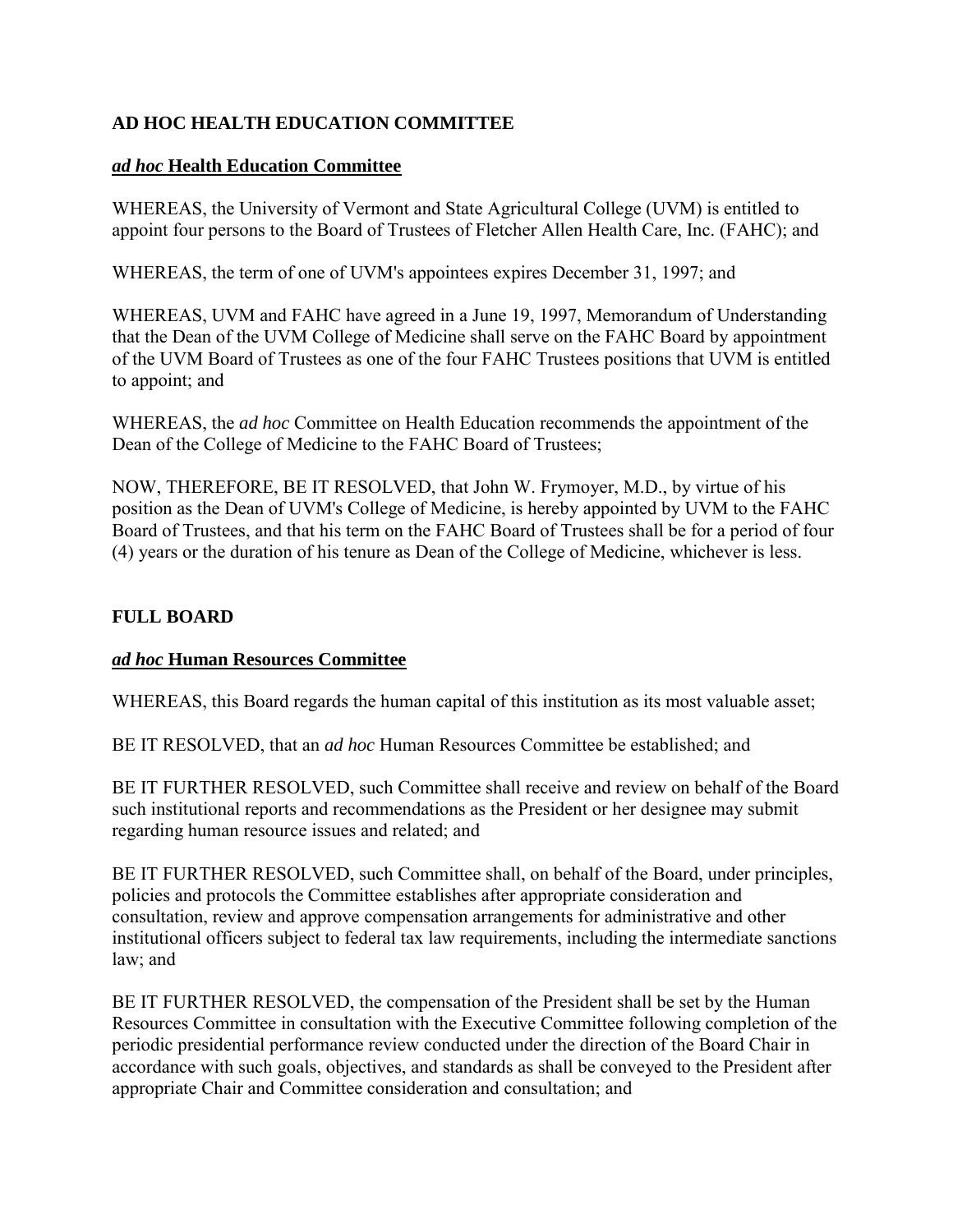BE IT FINALLY RESOLVED, such Committee shall submit to the Board recommended processes by means of which the Board will establish its goals and objectives, and standards and measures for Board self-assessment.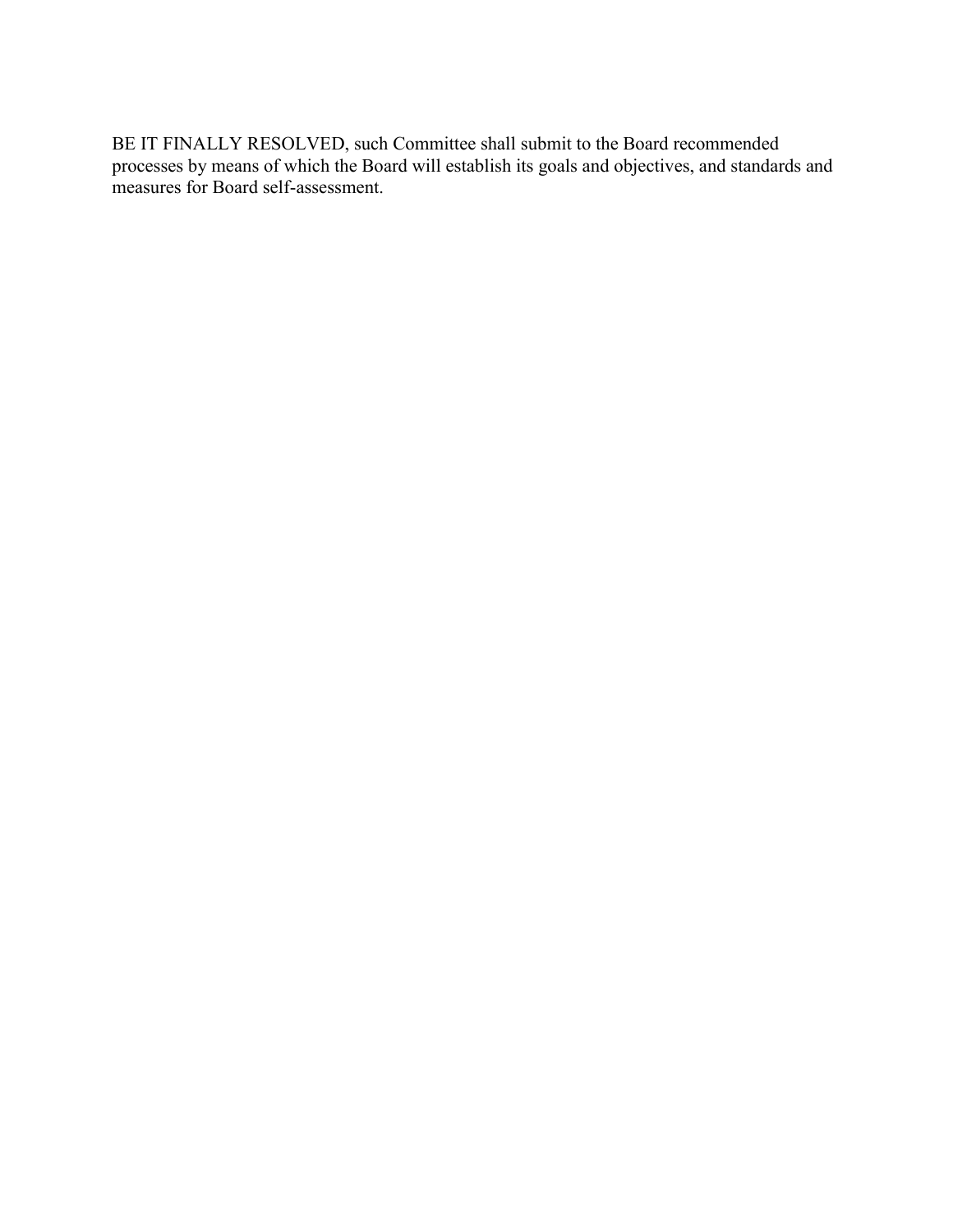# <span id="page-8-0"></span>**EXECUTIVE COMMITTEE**

## **October 14, 1997**

## **Waiver of Right of First Refusal**

RESOLVED, that the Board of Trustees hereby authorizes the President or the Interim Vice President for Administration, or their successors or designees, to waive the University's right of first refusal, on specific terms to be formally communicated to HII, and to negotiate and execute with HII whatever associated agreements are consistent with the best interests of the University.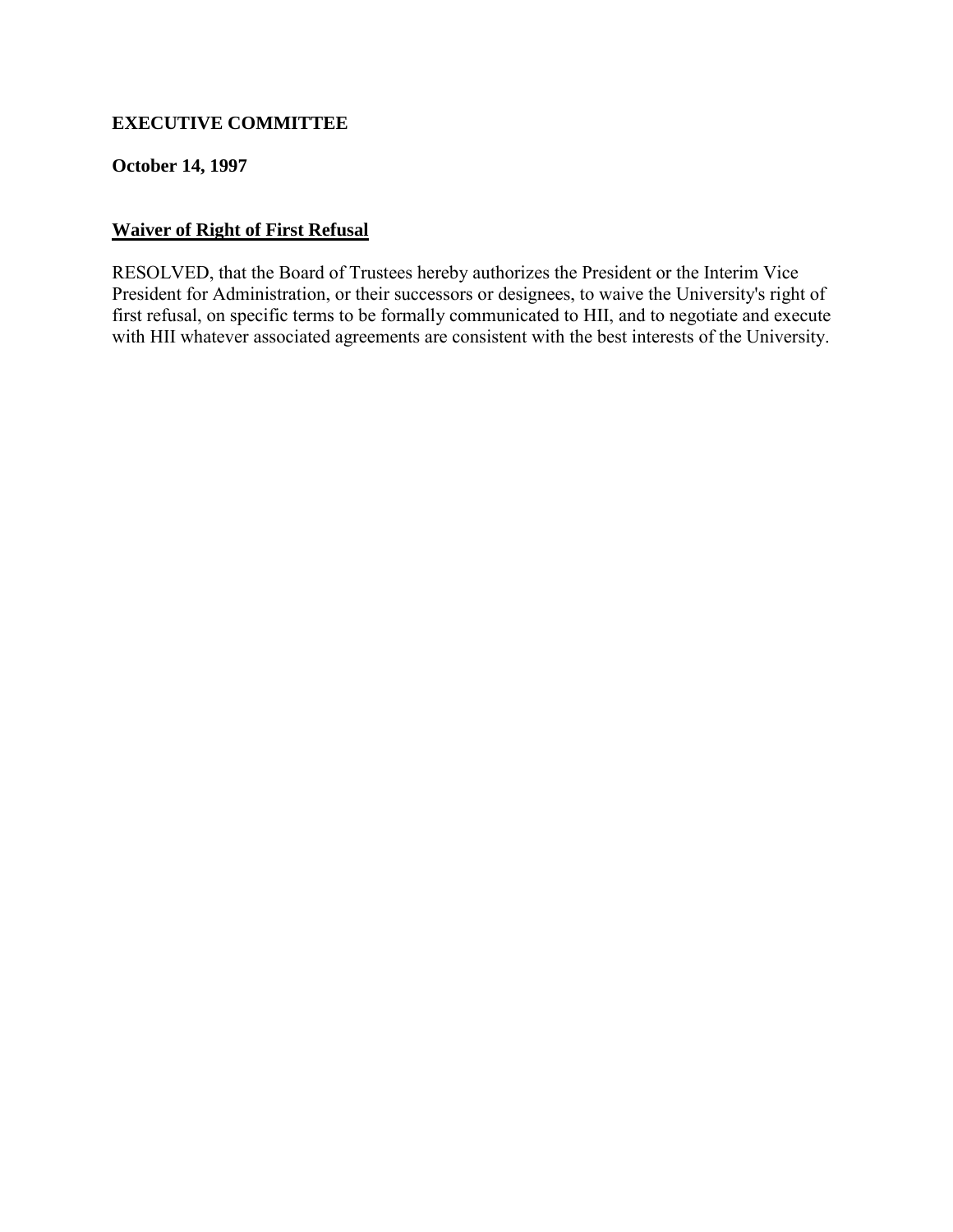# <span id="page-9-0"></span>**EXECUTIVE COMMITTEE**

## **September 15, 1997**

### **Purchase of Property, Bolton, Vermont**

WHEREAS, Rolling Hills Associates, LLP, through its partner Paul Gale, 51 Red Rock Road, Colchester, Vermont, has offered to sell 20 acres of property located at Bolton Valley in the town of Bolton to the University; and

WHEREAS, the University formerly leased 3.27 acres of property from the Bolton Valley Corporation and the University's Outing Club construed a cabin on the property; and

WHEREAS, Rolling Hills Associates acquired 320 acres of property in Bolton Valley, including the 3.27 acres leased by the University; and

WHEREAS, the University's lease agreement expired on September 1, 1997, and Rolling Hills Association is unwilling to renew the lease; and

WHEREAS, the University administration and its department of Student Activities desire to purchase the property in order to allow for its continued use by the Outing Club;

THEREFORE, BE IT RESOLVED, that the Board of Trustees hereby authorizes the President or Interim Vice President for Administration, or their successors, to negotiate the acquisition of the property; and

BE IT FURTHER RESOLVED, that the Board of Trustees hereby authorizes the President or Interim Vice President for Administration to enter into a purchase and sale agreement with Rolling Hills Associates and to execute any and all instruments necessary to accomplish these purposes.

BE IT FURTHER RESOLVED, that the Secretary or Assistant Secretary will provide certificates of incumbency, as required, showing the names and signatures of those persons appointed to any of the positions heretofore mentioned and further that any officer of this corporation is hereby authorized to certify this resolution to whom it may concern.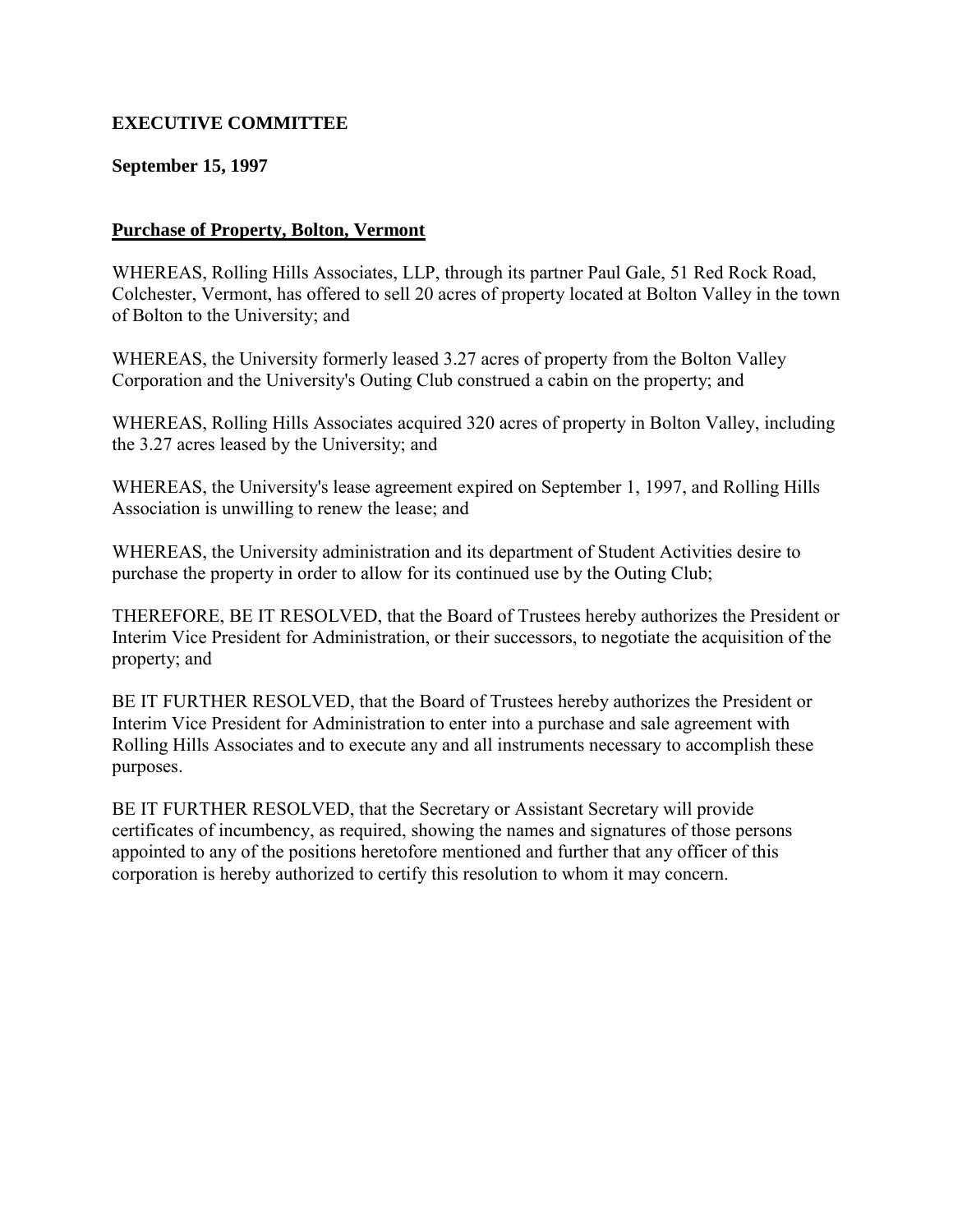# **RESOLUTIONS FULL BOARD**

## **August 16, 1997**

# <span id="page-10-0"></span>**EDUCATIONAL POLICY COMMITTEE**

### **Staff Actions**

RESOLVED, that the Board of Trustees receives the list of staff actions and approves leaves of absence noted within.

### **Appointment of Pomeroy Professor**

RESOLVED, that the Board of Trustees approves the appointment of William E. Geiger as the Pomeroy Professor of Chemistry for a five-year period beginning with the 1997-98 academic year.

### **Appointment of Perkins Professor**

RESOLVED, that the Board of Trustees approves the appointment of Judith L. VanHouten as the Perkins Professor of Biology for a five-year period beginning with the 1997-98 academic year.

#### **Amendment of Section 7.15d of the Faculty Senate Constitution and Bylaws**

RESOLVED, that the Board of Trustees approves the amendment of Section 7.15d of the Faculty Senate Constitution and Bylaws that defines the responsibilities of the Admissions Committee, as recommended by the Faculty Senate.

# **FINANCE AND BUDGET COMMITTEE**

#### **Acceptance of Gifts and Grants**

RESOLVED, that the Board of Trustees hereby accepts gifts in the amount of \$2,943,803 for the period April 18, 1997, through June 30, 1997, and grants/contract in the amount of \$12,246,130 for the period April1, 1997, through June 30, 1997.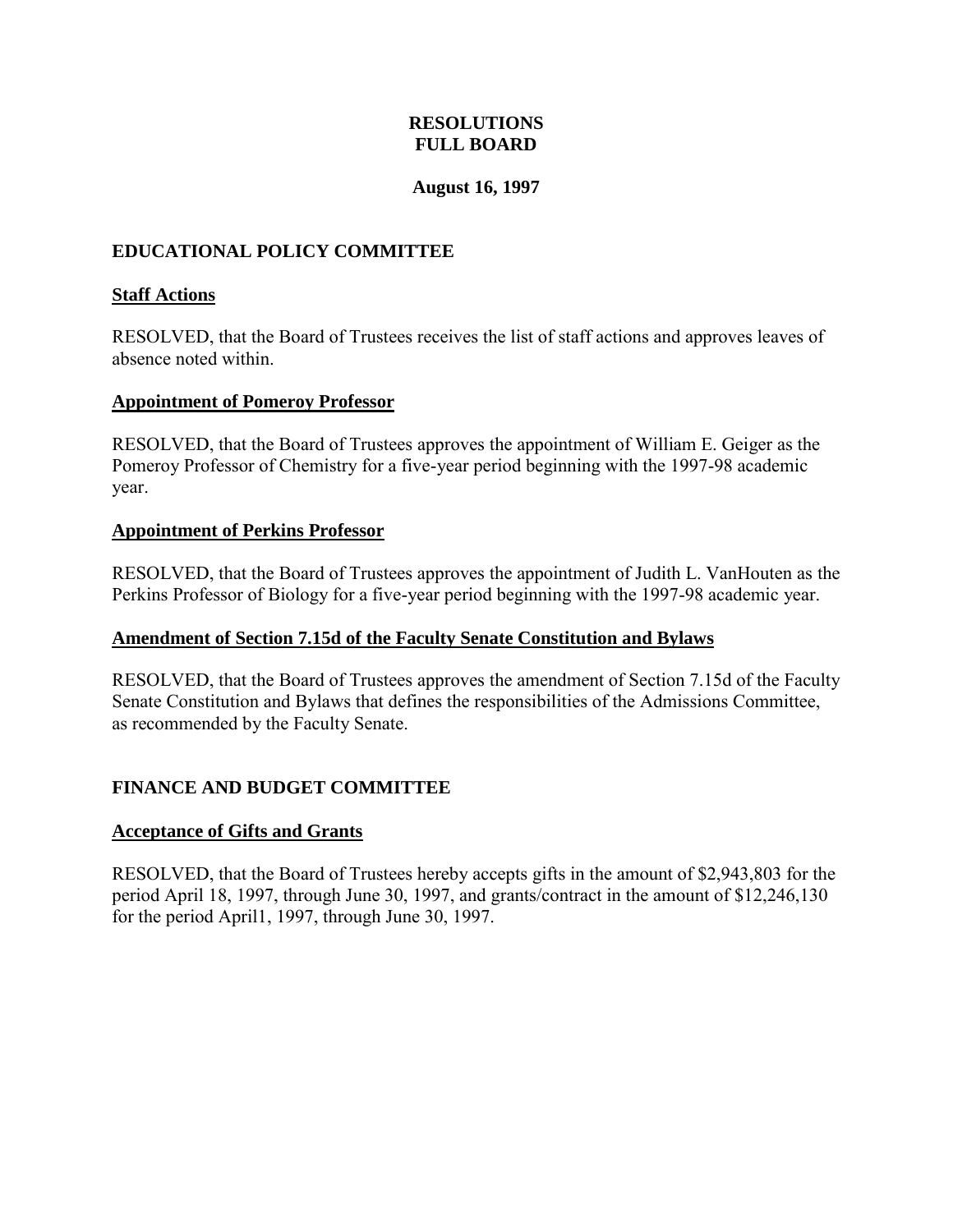**As revised 5/10/97** 

# **RESOLUTIONS FULL BOARD**

**May l0, 1997**

### <span id="page-11-0"></span>**AUDIT COMMIITEE**

### **Acceptance of OMB Circular A-133 Audit**

WHEREAS, the books and accounts of federal awards made to the University of Vermont and State Agricultural College for the fiscal year ended June 30, 1996, have been audited on behalf of the United States Government by KPMG Peat Marwick, Certified Public Accountants, in accordance with generally accepted auditing standards and Government Auditing Standards issued by the Controller General of the United States, and the report of said audit is published in detail in accordance with audit and reporting procedures outlined by the United States Office of Management and Budget's Circular A-133, *Audits of Institutions of Higher Education and Other Nonprofit Institutions.* 

BE IT RESOLVED, that the Board of Trustees hereby accepts such audit which has been released to the Office of the Inspector General for National External Audit Resources of the United States Department of Health and Human Services.

# **EDUCATIONAL POLICY COMMITTEE**

# **Staff Actions**

RESOLVED, that the Board of Trustees receives the list of staff actions and approves leaves of absence noted within.

#### **Authorization for President to Award Degrees at Commencement**

RESOLVED, that the Board of Trustees authorizes the President to award degrees in course at the associate, bachelor's, master's, doctoral, and fifth-year certificate level to the students of The University of Vermont who, on or before May 16, 1997, are certified by the deans and recommended by the Faculty Senate for their appropriate degrees. The list of names of the students to whom these degrees are awarded shall be recorded as part of the permanent minutes of this meeting.

#### **Separation of Department of Computer Science and Electrical Engineering**

RESOLVED, that the Board of Trustees approves the separation of the Department of Computer Science and Electrical Engineering into two departments: the Department of Computer Science and the Department of Electrical and Computer Engineering.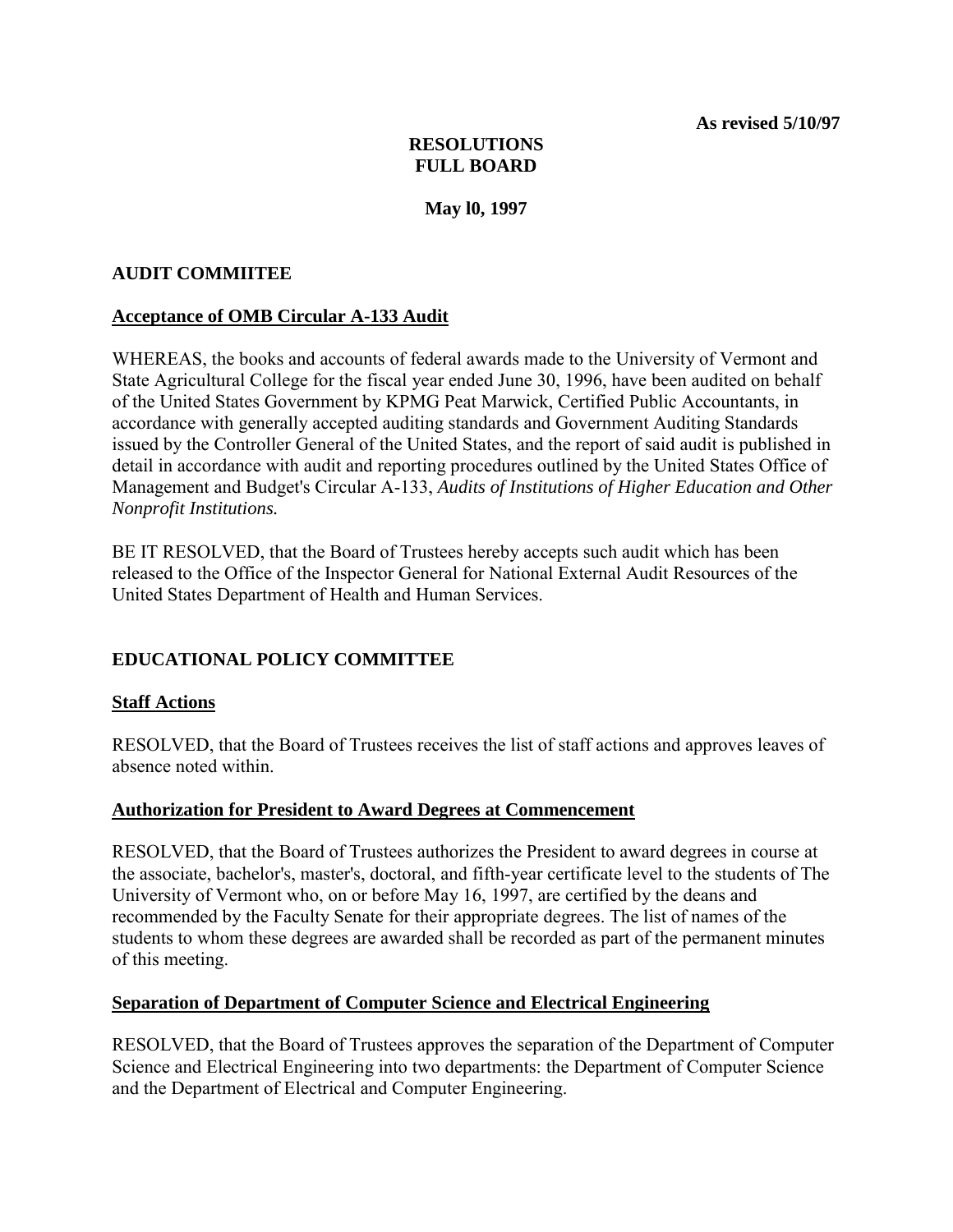# <span id="page-12-0"></span>**BUILDINGS AND GROUNDS COMMITTEE**

## **Heating Plant Upgrade**

WHEREAS, UVM's Central Heating Plant is in need of upgrades including the installation of a fifth boiler, new oil tank/ feeder system, new controls, and increased energy generator capacity; and

WHEREAS, the Air Pollution Control Division of the Vermont Agency of Natural Resources has mandated an increase in stack height in order to keep UVM in compliance with the shortterm sulphur dioxide ambient air quality standards; and

WHEREAS, the General Assembly has appropriated \$2.5 million (\$1.5 million for FY 97 and \$1 million for FY 98) toward this project; and

WHEREAS, UVM plans to allocate \$1.5 million to this project from its South Campus Heatline Special Reserve;

THEREFORE, BE IT RESOLVED, that the President or Interim Vice President for Administration, or their successors, are authorized to undertake the Central Heating Plant Upgrade and to execute any and all documents necessary to accomplish this purpose.

BE IT FURTHER RESOLVED, that the Secretary and Assistant Secretary will provide certificates of incumbency, as required, showing the names and signatures of those persons appointed to any of the positions heretofore mentioned.

BE IT FURTHER RESOLVED, that any officer of this corporation is hereby authorized to certify this resolution to whom it may concern.

#### **Energy Conservation Line-of-Credit (Phase III)**

RESOLVED, that the Board of Trustees hereby authorizes the Vice President for Administration, the Treasurer, or any officer holding the above positions on an interim basis, to obtain and enter into a bank line of credit not to exceed \$1,000,000 for the purpose of planning and completing various energy conservation projects; and

BE IT FURTHER RESOLVED, that the Secretary or Assistant Secretary will provide certificates of incumbency, as required, showing the names and signatures of those persons appointed to any of the positions heretofore mentioned.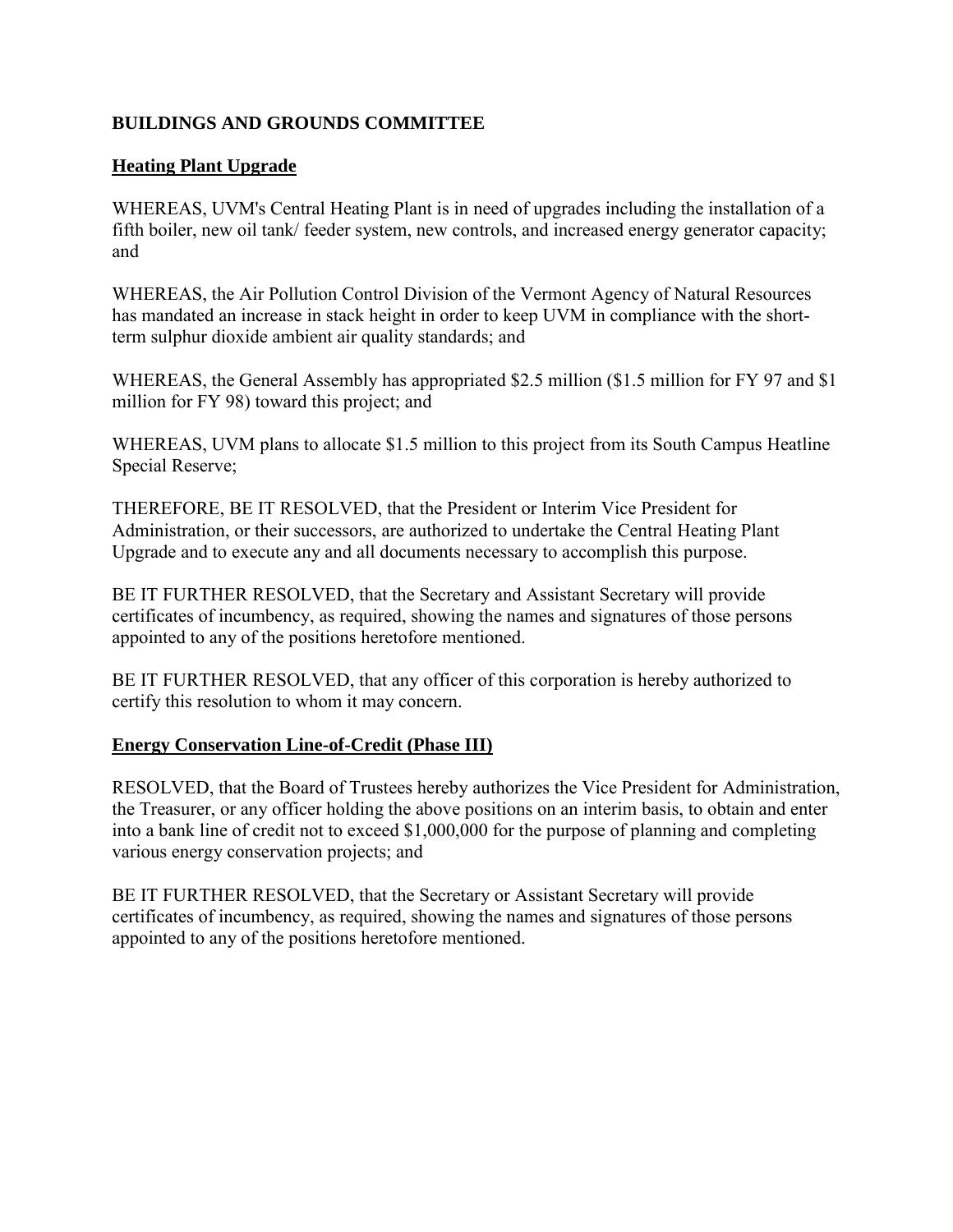## <span id="page-13-0"></span>**Resolution Authorizing Deeds of Easements for Pipeline to Vermont Gas Systems, Inc.**

WHEREAS, the University is owner of buildings located at 489, 475, 481, and 590 Main Street; 151 South Prospect Street; and 655 Spear Street in the City of Burlington; and

WHEREAS, the University desires and is willing to grant an easement ten feet wide to Vermont Gas Systems, Inc., in order to supply gas to its buildings located at 489, 475, 481, and 590 Main Street; 151 South Prospect Street; and three greenhouses at 655 Spear Street;

THEREFORE, BE IT RESOLVED, that the Board of Trustees hereby authorizes the President or Interim Vice President for Administration, or their successors, to grant a Deed of Easement for Pipeline to Vermont Gas Systems, Inc., and to execute any and all instruments necessary to accomplish that purpose.

BE IT FURTHER RESOLVED, that the Secretary or Assistant Secretary will provide certificates of incumbency, as required, showing the names and signatures of those persons appointed to any of the positions heretofore mentioned.

BE IT FURTHER RESOLVED, that any officer of this corporation is hereby authorized to certify this resolution to whom it may concern.

#### **Lake Champlain Science Laboratory**

WHEREAS, The University of Vermont wishes to construct, own, and operate an Ecosystem Science Laboratory on the shores of Lake Champlain, as an extension of the UVM's Aiken Center for Natural Resources and in full cooperation and collaboration with the Lake Champlain Basin Science Center; and

WHEREAS, Lake Champlain Basin Science Center, Inc., is willing to sublet for a period of 96 years, with renewal rights, land currently leased from the City of Burlington, east of the Old Naval Reserve Center, to accommodate the laboratory building; and

WHEREAS, this facility will be constructed entirely from gifts and grants; and

WHEREAS, the project has a \$3.5 million construction cost and includes an endowment goal of \$1.0 million to cover operating costs; and

WHEREAS, the University has raised \$2.6 million in capital funds and \$350,000 in endowment funds, and

WHEREAS, the University is committed to raising an additional \$1,150,000 in capital and endowment funds by July 1, 1997, and the remainder of capital and endowment funds needed by July 1, 1998;

THEREFORE, BE IT RESOLVED, that the President or Interim Vice President for Administration, or their successors, are authorized to lease land for, and to construct, the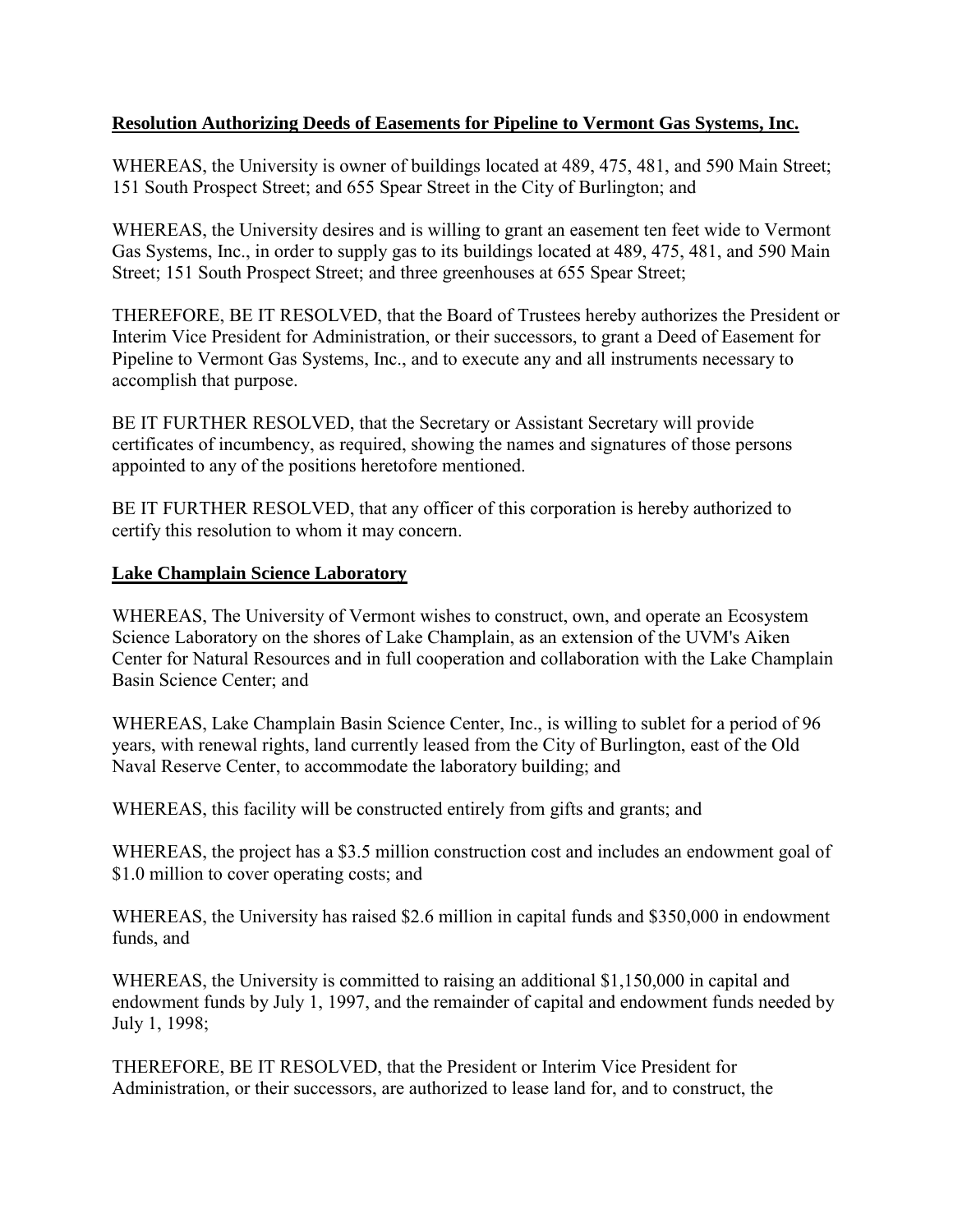<span id="page-14-0"></span>Ecosystem Science Laboratory building, and to execute any and all documents necessary to accomplish this purpose; and

BE IT FURTHER RESOLVED, that the facility be named the Rubenstein Ecosystem Science Laboratory in honor of a generous gift from Beverly and Stephen Rubenstein; and

BE IT FURTHER RESOLVED, that the Secretary and Assistant Secretary will provide certificates of incumbency, as required, showing the names and signatures of those persons appointed to any of the positions heretofore mentioned; and

BE IT FURTHER RESOLVED, that any officer of this corporation is hereby authorized to certify this resolution to whom it may concern.

# **Gardner Collins Cage Renovation**

WHEREAS, the University wishes to improve the fitness, training, and recreational facilities available to its students; and

WHEREAS, the Gardner Collins Cage has not been upgraded or improved since the original PFG Complex was constructed in 1961; and

WHEREAS, \$1,200,000 is available from the PFG Facilities Reserve and other funds toward such an upgrade;

THEREFORE, BE IT RESOLVED, that the Board of Trustees hereby authorizes the President or Interim Vice President for Administration, or their successors, to execute any and all instruments necessary to accomplish the renovation of the Gardner Collins Cage; and

BE IT FURTHER RESOLVED, that the Secretary and Assistant Secretary will provide certificates of incumbency, as required, showing the names and signatures of those persons appointed to any of the positions heretofore mentioned.

BE IT FURTHER RESOLVED, that any officer of this corporation is hereby authorized to certify this resolution to whom it may concern.

# **Purchase of 438 and 438-1/2 College Street**

WHEREAS, the Roman Catholic Diocese of Burlington, Vermont has offered to sell the property located at 438 and 438-1/2 College Street to the University; and

WHEREAS, this property is adjacent to the University's main campus westerly of Waterman Building and easterly of 86 South Williams Street; and

WHEREAS, ownership and/ or control of this property is compatible with the long-range Campus Master Plan; and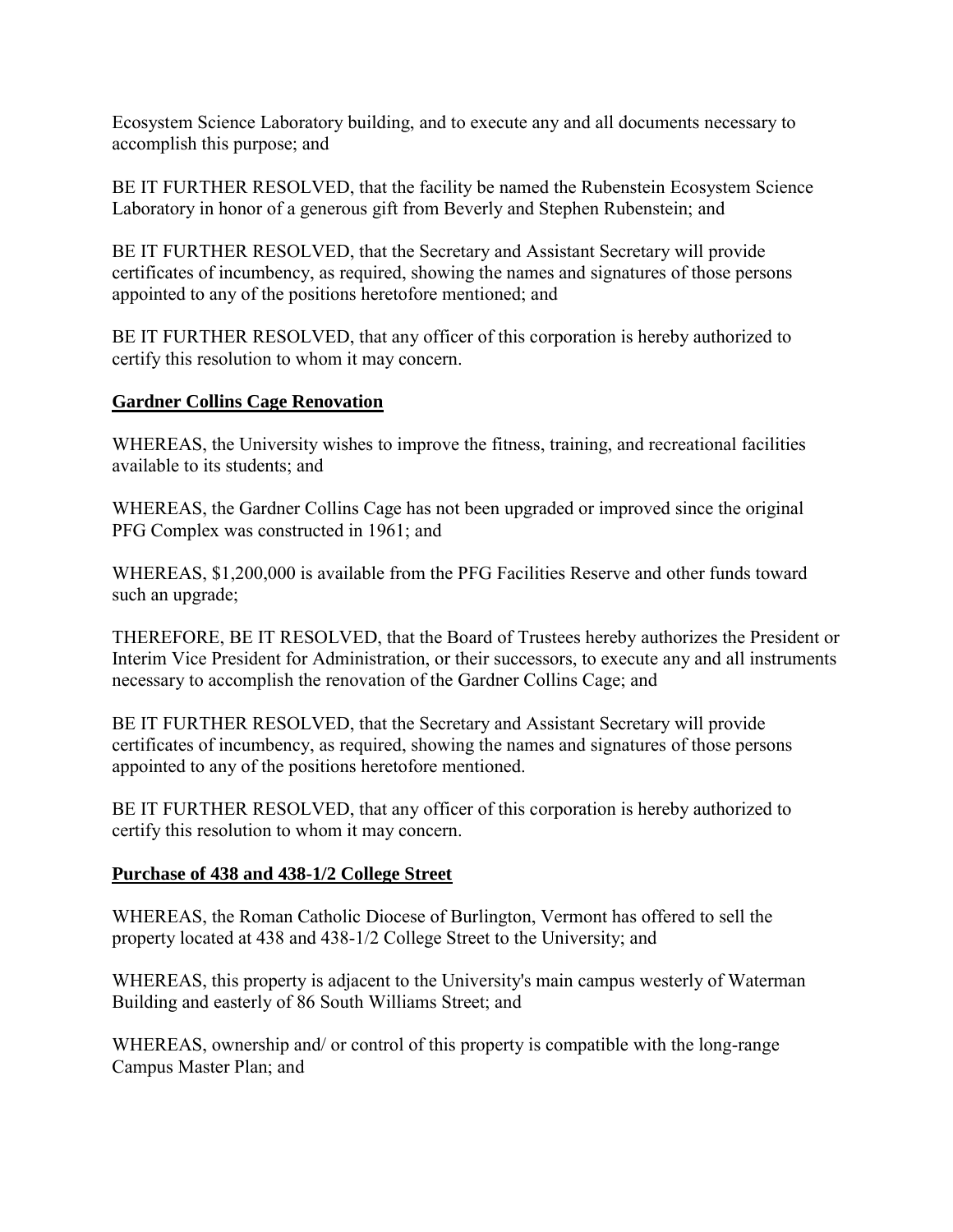<span id="page-15-0"></span>WHEREAS, the University agrees to extend the lease of land to the Roman Catholic Diocese for purposes of continuing the Newman Center for an additional 50 years at terms acceptable to both parties; and

WHEREAS, this resolution shall supersede the resolution approved by the Board on October 21, 1995;

THEREFORE, BE IT RESOLVED, that the Board of Trustees hereby authorizes the President or Interim Vice President for Administration, or their successors, to negotiate the acquisition of the property; and

BE IT FURTHER RESOLVED, that the Secretary or Assistant Secretary will provide certificates of incumbency, as required, showing the names and signatures of those persons appointed to any of the positions heretofore mentioned.

BE IT FURTHER RESOLVED, that any officer of this corporation is hereby authorized to certify this resolution to whom it may concern.

# **FINANCE AND BUDGET COMMITTEE**

# **Fiscal Year 1998 Budget Premises: General University**

RESOLVED, that the Board of Trustees hereby approves the budget premises for the Fiscal Year 1998 which lead to a General Fund operating budget for the University of \$141,046,000, as described in the attached materials, and authorizes the President to proceed with detailed budget preparation in accordance with these premises.

# **Fiscal Year 1998 Operating Budget: Morgan Horse Farm**

RESOLVED, that the Board of Trustees approves the recommended operating budget for the Morgan Horse Farm for Fiscal Year 1998 in the amount of \$357,000.

# **Tuition for Fiscal Year 1998**

RESOLVED, that the Board of Trustees hereby approves increases in the following tuition rates effective with the 1997-98 academic year:

- a. In-state tuition from \$6,732 to \$7,032 per year, or \$293 per credit hour.
- b. Out-of-state tuition from \$16,824 to \$17,580 per year, or \$732.50 per credit hour.
- c. Medical student in-state tuition from \$15,350 to \$16,650 per year for first-year students; from \$15,350 to \$15,800 for second-year students; and from \$14,575 to \$15,000 for third- and fourth-year students. Medical student out-of-area tuition from \$27,850 to \$29,150 per year for first year students; from \$27,850 to \$28,690 for second-year students; and from \$27,450 to \$28,270 for third- and fourth-year students.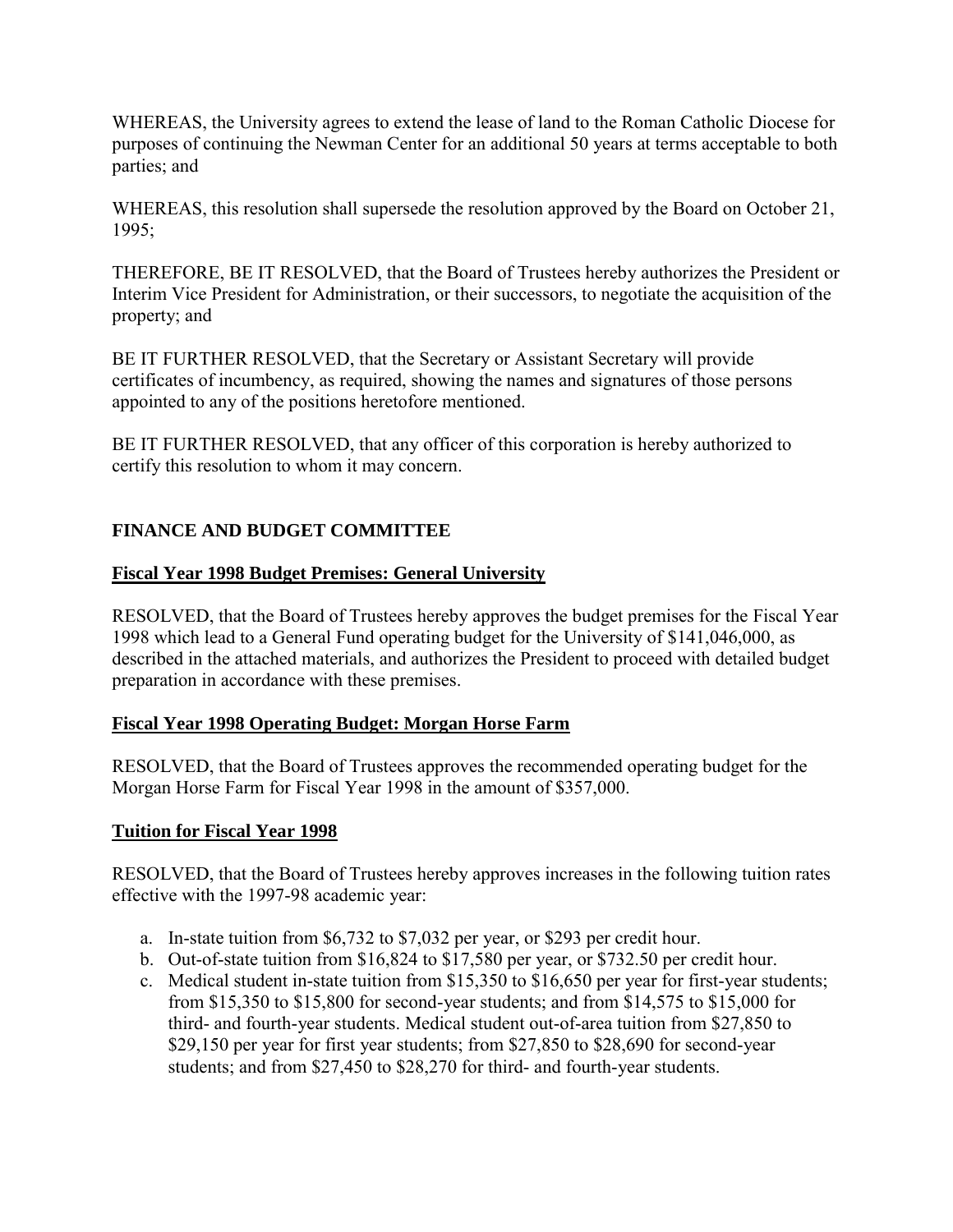## <span id="page-16-0"></span>**Room and Meal Plan Rates, Fiscal Year 1998**

RESOLVED, that the Board of Trustees hereby approves room and meal plan rates for Fiscal Year 1998 as follows:

|                     | per year |
|---------------------|----------|
| Double room         | \$3,412  |
| Single room         | \$3,890  |
| Large single room   | \$4,170  |
| Triple room         | \$2,770  |
| Lite meal plan only | \$1,440  |
| Average meal plan   | \$1,840  |
| Full meal plan      | \$2,100  |
|                     |          |

#### **Fees for Fiscal Year 1998**

RESOLVED, that the Board of Trustees approves increases in the following fees effective with the 1997-98 academic year:

- a. Student Health Fee from \$235 to \$250 per year;
- b. Student Government Association Fee from \$82 to \$84 per year;
- c. Transportation Fee from \$48 to \$50 per year;
- d. Inter-Residence Association Fee from \$18 to \$20.

#### **Acceptance of Gifts and Grants**

RESOLVED, that the Board of Trustees hereby accepts gifts in the amount of \$3,166,392 for the period January 11, 1997, through April 17, 1997, and grants/contract in the amount of \$14,265,822 for the period December 1, 1996, through March 31, 1997.

# **FULL BOARD**

#### **Continuing Education Account with the First Vermont Bank**

WHEREAS, the University of Vermont's Southeastern and Southwestern Continuing Education Centers (the Centers) in Brattleboro and Rutland work within communities and with other educational providers to provide local logistical support for Evening Division and Summer Session activities offered in southern Vermont; and

WHEREAS, it is necessary to safeguard cash collected for tuition and fees collected from courses offered in southern Vermont; and to control and expedite tuition refunds for courses canceled by the Centers;

BE IT RESOLVED, the following officers are authorized to sign checks drawn on the First Vermont Bank account: Treasurer, Treasury Specialist III, Treasury Specialist II, Southeastern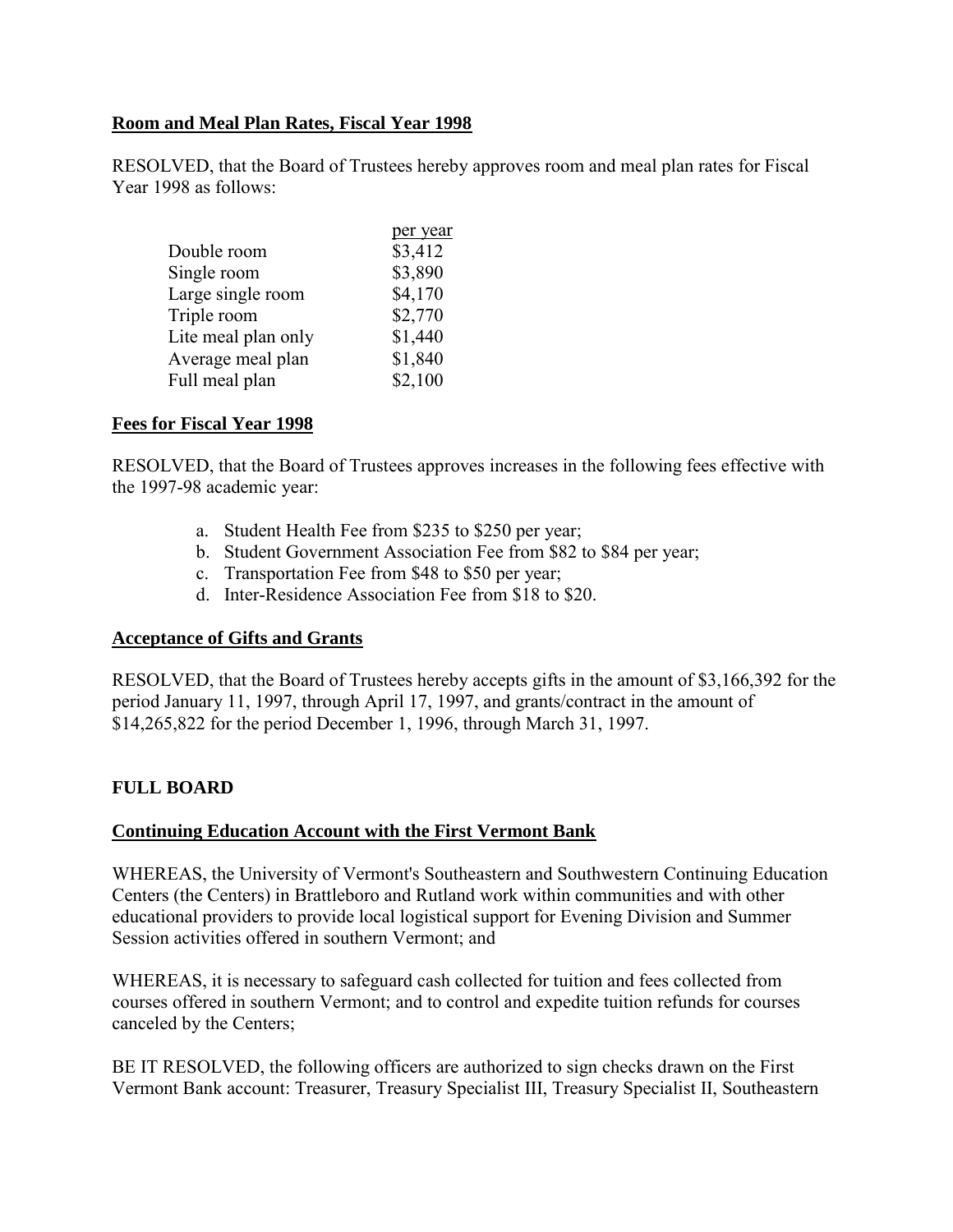<span id="page-17-0"></span>Regional Continuing Education Manager, Southwestern Regional Continuing Education Manager, and Dean of Continuing Education, or any officer holding the above positions on an interim basis.

BE IT FURTHER RESOLVED, that the Secretary or Assistant Secretary of the Board of Trustees will provide certificates of incumbency, as required, showing the names and signatures of those persons appointed to any of the positions heretofore mentioned. This resolution supersedes all previous authorizations on this subject.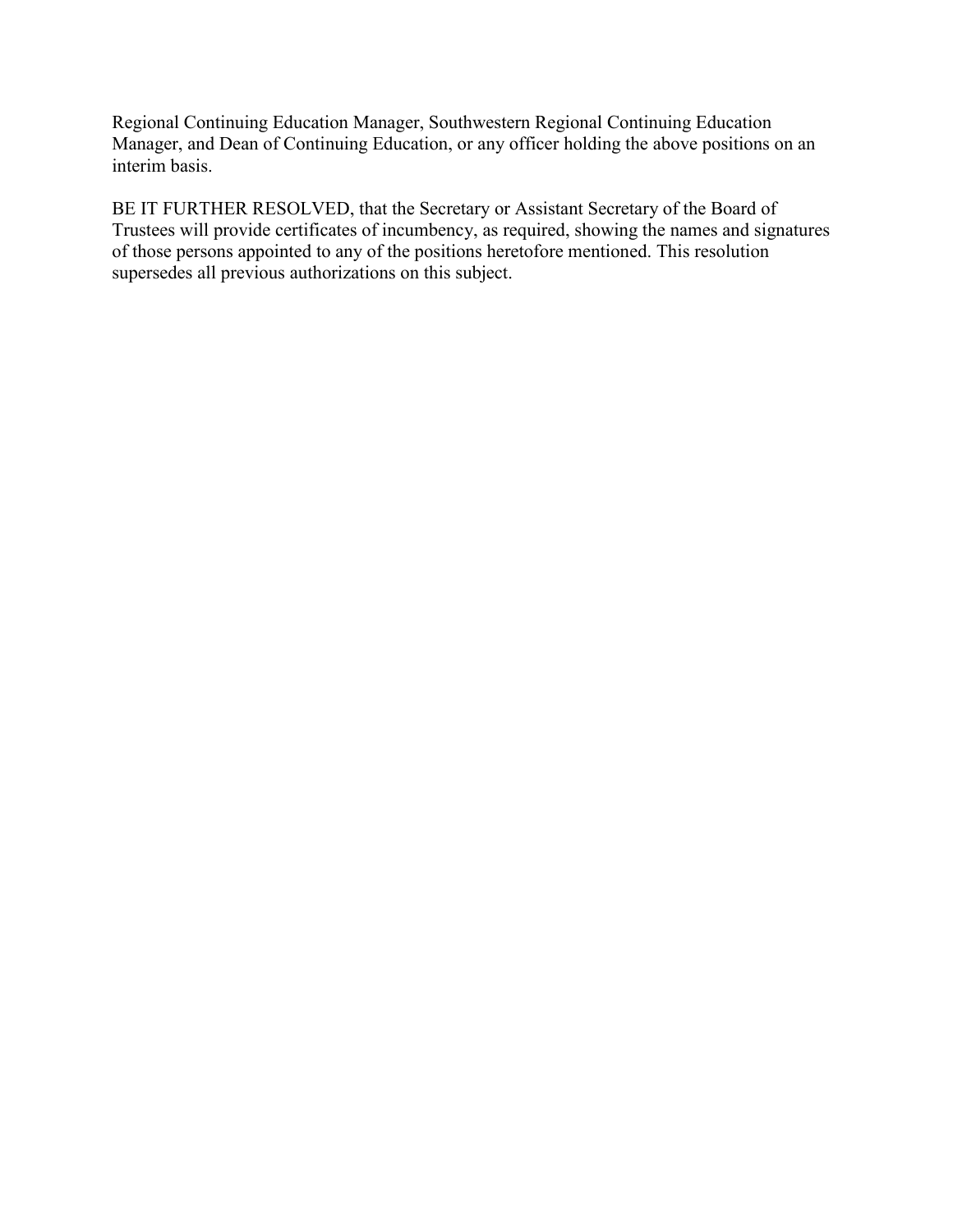# **RESOLUTIONS FULL BOARD**

# **February 1, 1997**

# <span id="page-18-0"></span>**EDUCATIONAL POLICY COMMITTEE**

## **Staff Actions**

RESOLVED, that the Board of Trustees receives the list of staff actions and approves leaves of absence noted within.

### **Approval of Degrees**

RESOLVED, that the Board of Trustees authorizes the President to award degrees in course at the associate's, bachelor's, master's, doctoral, and fifth-year certificate level to the students of The University of Vermont who, on or before March 3, 1997, are certified by the deans and recommended by the Faculty Senate for their appropriate degrees. The list of names of the students to whom these degrees are awarded shall be recorded as part of the permanent minutes of this meeting.

#### **Appointment of Converse Professor**

RESOLVED, that the Board of Trustees approves the appointment of Abbas Alnasrawi as the Converse Professor of Commerce and Economics.

# **Approval of Women's Center**

RESOLVED, that the Board of Trustees approves the creation of the Women's Center, with the understanding that approval does not commit any additional University general funds.

# **BUILDINGS AND GROUNDS COMMITTEE**

#### **Gift of Shelburne Pond Property from the Nature Conservancy**

WHEREAS, The Nature Conservancy is the owner of two parcels of land in the Town of Shelburne, which it wishes to convey to the University for inclusion in the University's H. Laurence Achilles Natural Area; and

WHEREAS, the first is a parcel of 203 acres located at the northeast corner of Shelburne Pond, acquired from Stokes and Mary Jane Gentry; and the second is a parcel of seven acres located at the southwest corner of Shelburne Pond, acquired from Ralph and Veronica LaFluer; and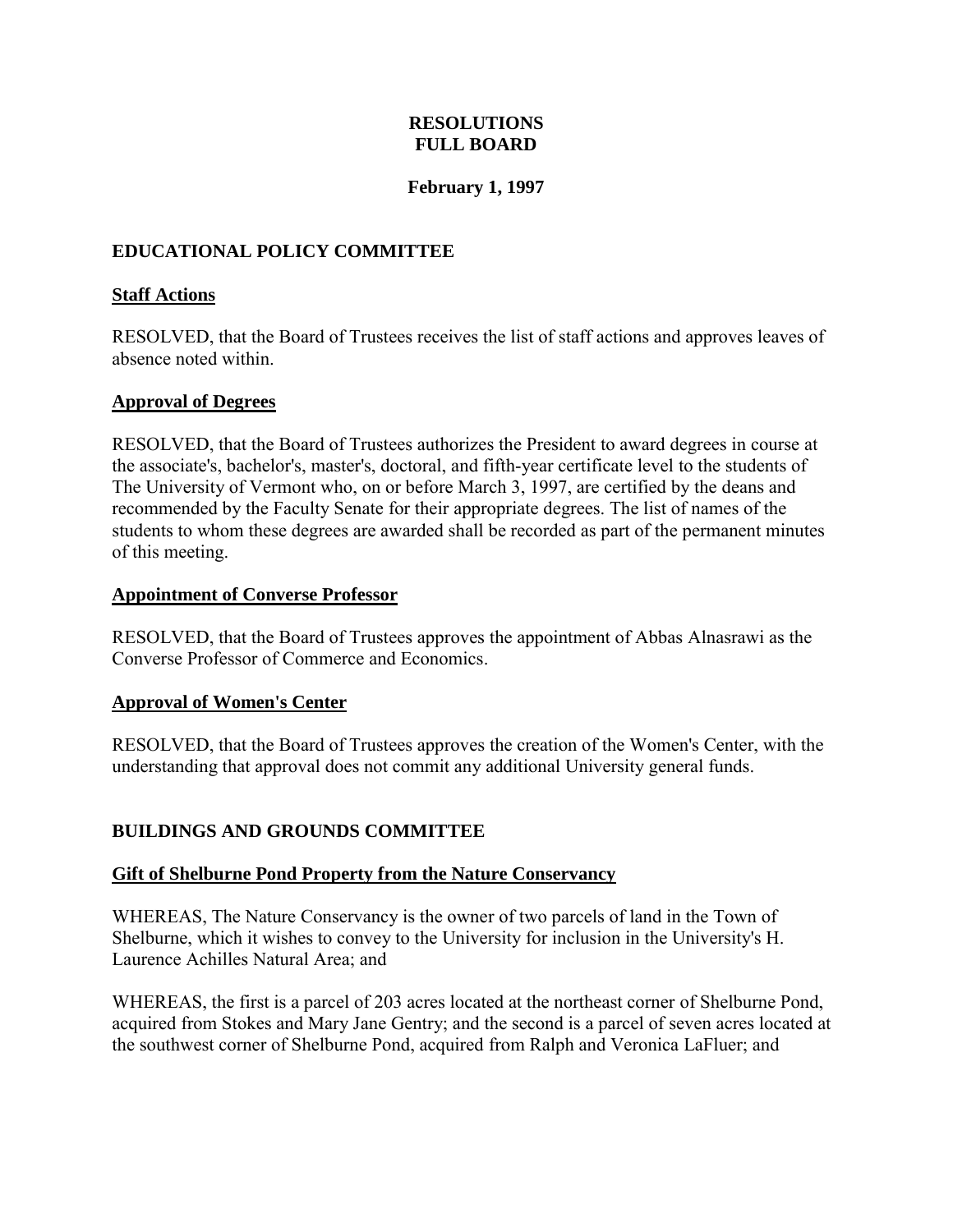<span id="page-19-0"></span>WHEREAS, the property is significant for educational and scientific purposes because it has diverse habitats of hard ground and marshland, and because it borders the only large undeveloped natural pond remaining in western Vermont; and

WHEREAS, the University is willing to accept these two parcels of land to be added to its H. Laurence Achilles Natural Area, to guarantee its preservation and its continued use as an educational and research resource to the University;

THEREFORE, BE IT RESOLVED, that the Board of Trustees hereby authorizes the President or Interim Vice President for Administration, or their successors, to negotiate the acquisition of the property as a gift and to execute any and all instruments necessary to accomplish that purpose. The terms of the deed shall include the right of first refusal in favor of The Nature Conservancy in the event the University should wish to convey any of these lands in the future.

BE IT FURTHER RESOLVED, that the Secretary or Assistant Secretary will provide certificates of incumbency, as required, showing the names and signatures of those persons appointed to any of the positions heretofore mentioned.

BE IT FURTHER RESOLVED, that any officer of this corporation is hereby authorized to certify this resolution to whom it may concern.

# **FINANCE AND BUDGET COMMITIEE**

# **Acceptance of Gifts and Grants**

RESOLVED, that the Board of Trustees hereby accepts gifts in the amount of \$4,598,393 for the period September 26, 1996, through January 9, 1997, and grants/ contract in the amount of \$15,673,247 for the period September 1, 1996, through November 30, 1996.

# **FULL BOARD**

# *Ad Hoc* **Committee on Health Education**

WHEREAS, the Board constituted and has serving it an *ad hoc* Committee on Health Education; and

WHEREAS, the policy, curricular, and fiscal implications of the issues under advisement by the Committee are of such significance as to require continuing review; and

WHEREAS, the Board would benefit from continuity in the membership of the Committee due to the complexity of the issues and the expertise required to evaluate such issues;

RESOLVED, that the Committee remain constituted, the need for its continuation to be considered no later than the February 1998 regular meeting of this Board; and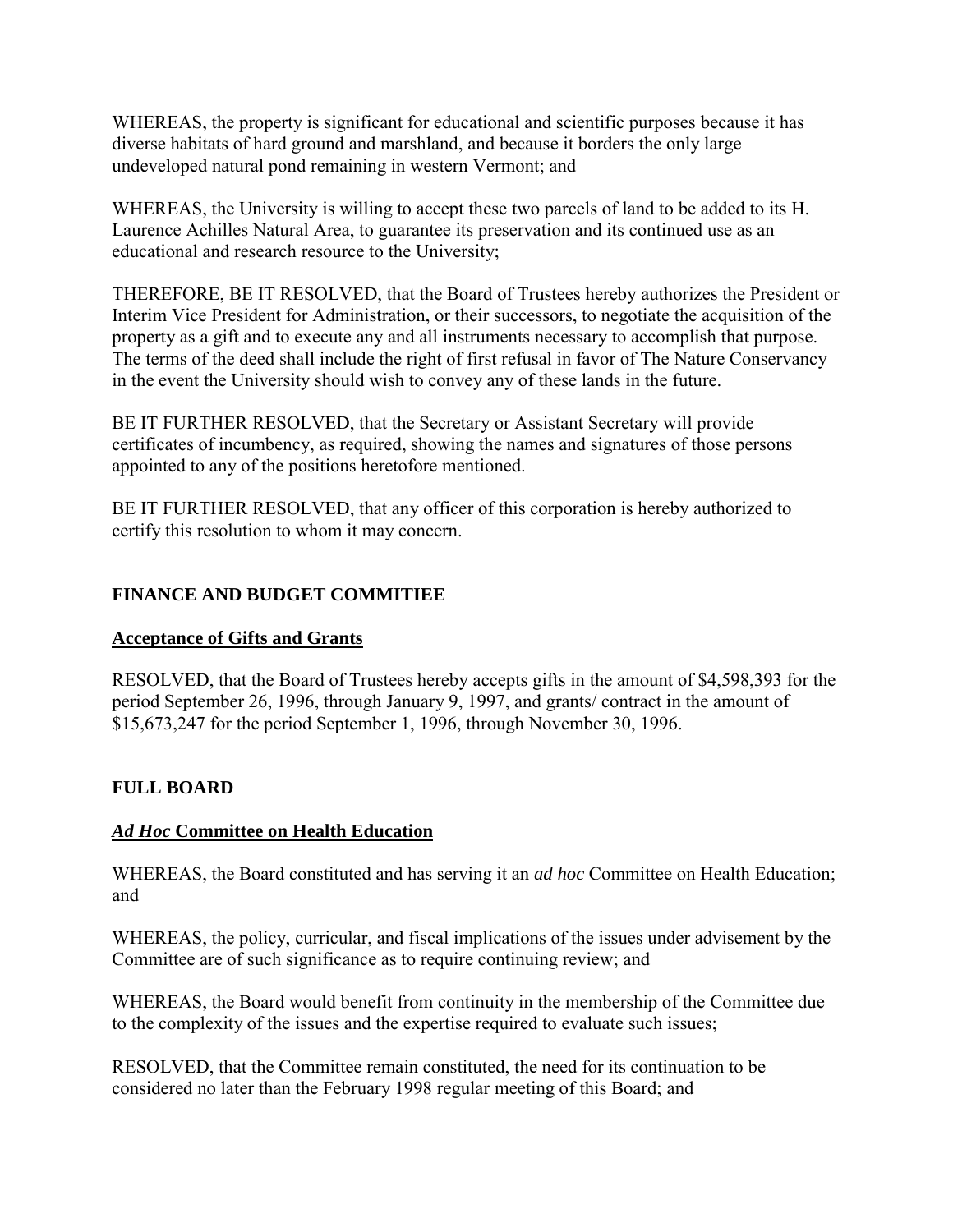<span id="page-20-0"></span>BE IT FURTHER RESOLVED, that effective March 1, 1997, the Committee appointments shall be as follows: Ben Forsyth, Chair (March 1, 1997, through February 28, 1998); Charles Ross (March 1, 1997, through August 31, 1997); and Edward Zuccaro (March 1, 1997, through August 31, 1997); Peter Baldwin (March 1, 1997 through February 28, 1998); and Gerry Gossens (March 1, 1997 through February 28, 1998); and

BE IT FURTHER RESOLVED, that the Board Chair, following consultation with the Executive Committee and the Chair of the *ad hoc* Committee shall, at the May 1997 regular meeting of this Board, propose new appointments to such Committee to take effect no later than when the Committee appointments of members Ross and Zuccaro expire.

# *Ad Hoc* **Committee to Review Bylaws**

WHEREAS, Vermont amended its Non-Profit Corporations Act effective January 1, 1997; and

WHEREAS, the Board deems it advisable to review the University Bylaws and to consult with legal counsel regarding any necessary or desirable amendments to the Bylaws as a result of these and other development;

NOW THEREFORE, BE IT RESOLVED, that an *ad hoc* Committee of this Board be established to review the Bylaws in consultation with legal counsel, and to propose amendments to the Bylaws for consideration by the Board; and

BE IT FURTHER RESOLVED, that appointments to the *ad hoc* Committee be made as follows: Frank Bolden, chair; Peter Baldwin; and Richard Westman.

# **Appreciation to Presidential Search Committee**

WHEREAS, Edward R. Zuccaro has provided dedicated and skilled leadership as Chair of the Search Committee for President of The University of Vermont; and

WHEREAS, Wendy G. Smith and Carrie A. Honeman have exercised their considerable talents in coordinating the search process efficiently and effectively; and

WHEREAS, the administrative, faculty, staff, alumni, and student members of the Search Committee have devoted extraordinary time and effort to this important task; and

WHEREAS, many persons in the UVM community and throughout the state have given to this search the benefit of their views and their evaluations;

THEREFORE, BE IT RESOLVED, that the trustee members of the Search Committee and, their colleagues on the Board of Trustees express especially to Ed Zuccaro, Wendy Smith, and Carrie Honeman, to members of the Search Committee, and to all others who have contributed to the search process, their great appreciation and warm congratulations for a successful conclusion of the search for the twenty-fourth President of The University of Vermont.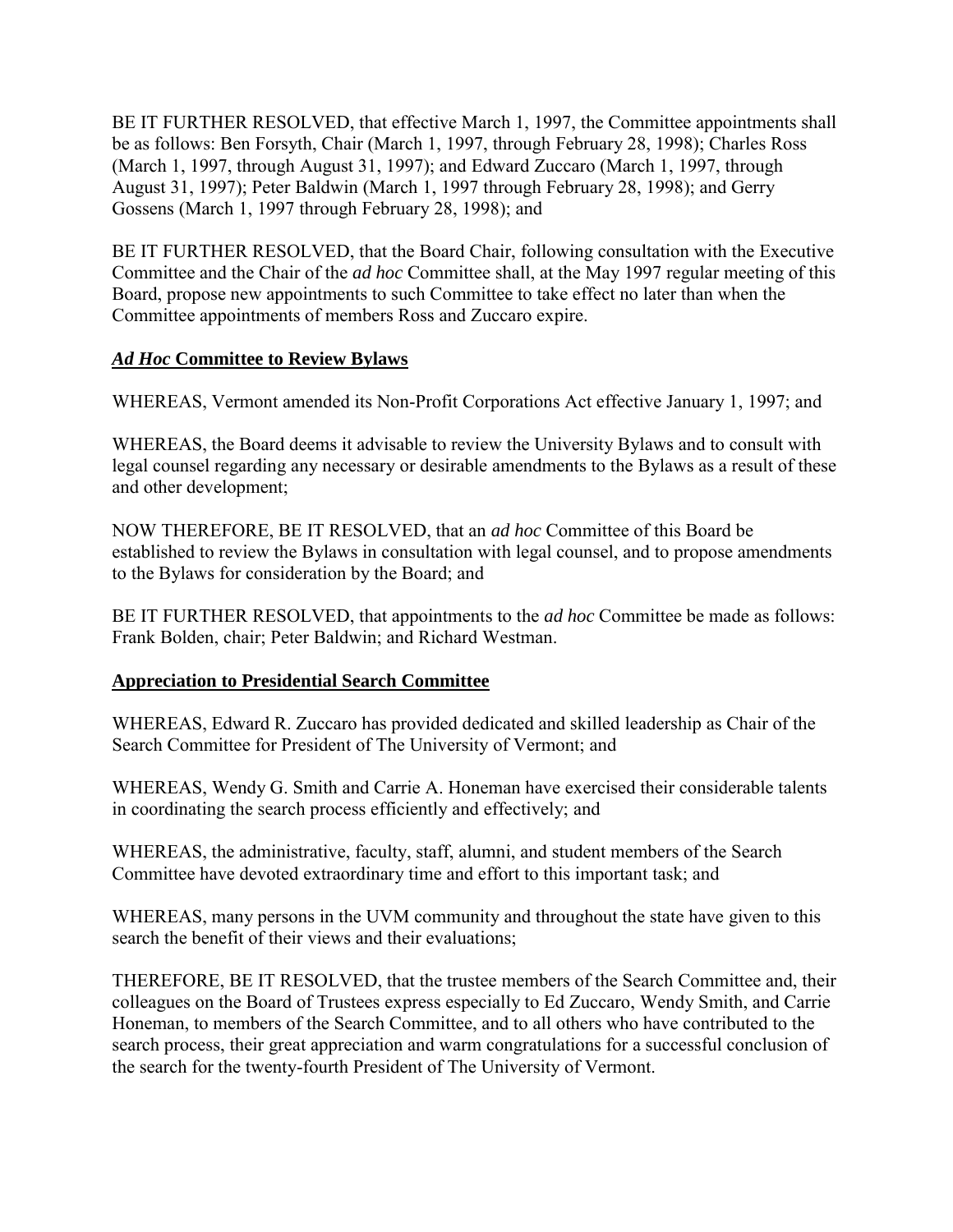# <span id="page-21-0"></span>**Honorary Degrees**

RESOLVED, that the President be and hereby is authorized to offer and confer an honorary degree to those individuals recommended by the Joint Committee on Honorary Degrees.

# **Retiring Trustees**

WHEREAS, David C. Larsen, Elisa S. Martin, Jennifer Recine, Charles R. Ross, and Edward R. Zuccaro are nearing the completion of their terms as Trustees of The University of Vermont; and

WHEREAS, David Larsen has provided steady and distinguished service to the Board, especially as a member of the Student Activities Committee and as Chair of the Educational Policy Committee; and

WHEREAS, Elisa Martin has offered sound advice and common sense to the Board, particularly with respect to her roles as a member of the Buildings and Grounds Committee and the Chair of the University Advancement Committee; and

WHEREAS, Jennifer Recine has brought to the Board her unique perspective and strong commitment as a student trustee and as a member of the Finance and Budget and Investment Committees; and

WHEREAS, Chuck Ross has actively and ably participated in many important issues and roles, especially through his involvement as a member of the Educational Policy Committee and as Vice Chair and Chair of the Finance and Budget Committee; and

WHEREAS, Ed Zuccaro has offered his tireless service and well-reasoned counsel to the Board through his leadership as Chair of the Board, Chair of the Presidential Search Committee, and Chair of the Audit Committee, and by his membership on the Buildings and Grounds, Finance and Budget, and Investment Committees;

THEREFORE, BE IT RESOLVED, that the Board of Trustees of the University of Vermont and State Agricultural College expresses its sincere appreciation, ongoing affection, and heartfelt best wishes to David Larsen, Elisa Martin, Jen Recine, Chuck Ross, and Ed Zuccaro.